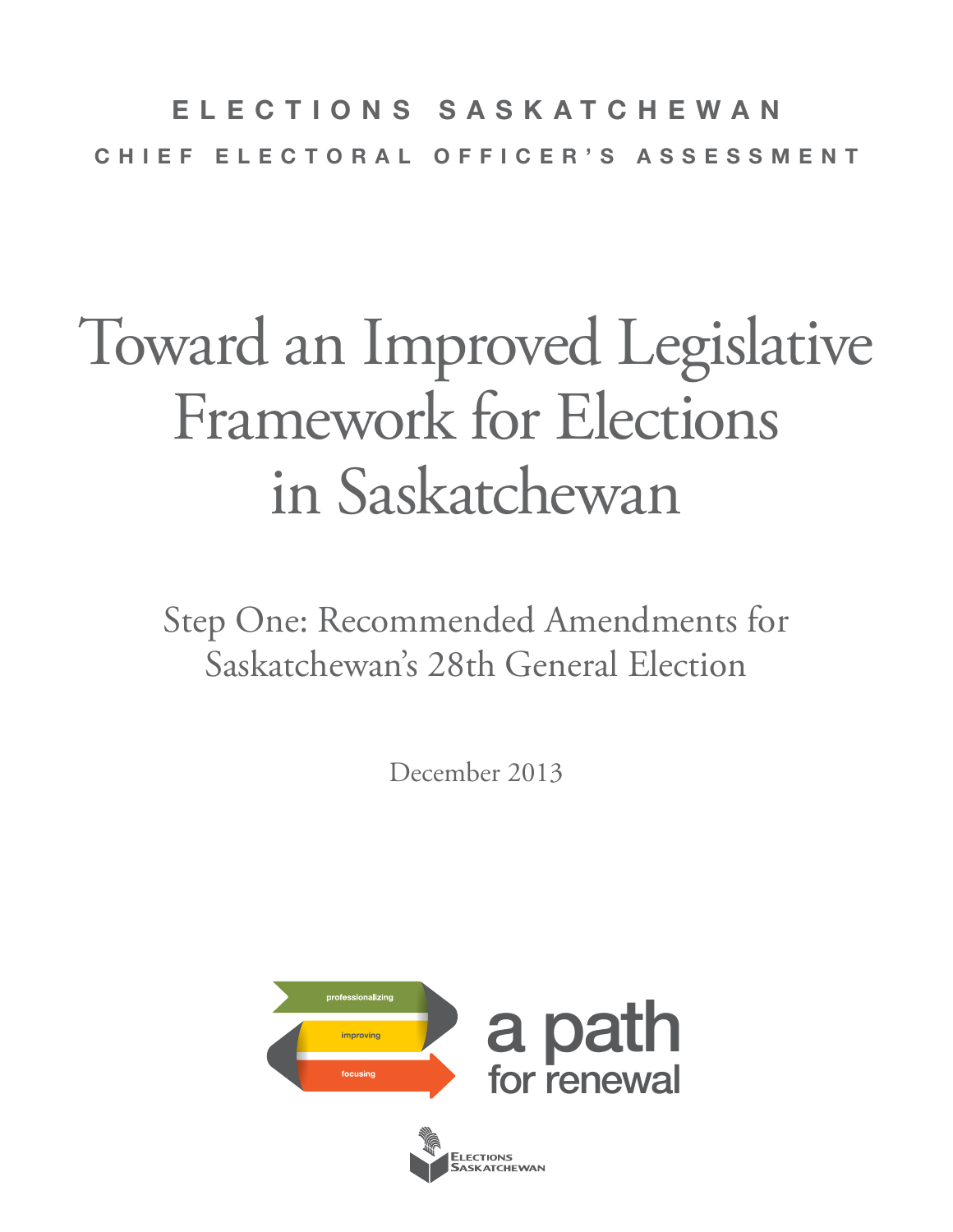OFFICE OF THE CHIEF ELECTORAL OFFICER (ELECTIONS SASKATCHEWAN) 1702 PARK STREET, REGINA, SASKATCHEWAN CANADA S4N 6B2 TELEPHONE: (306) 787-4000 / 1-877-958-8683 FACSIMILE: (306) 787-4052 / 1-866-678-4052 WEB SITE: www.elections.sk.ca

DECEMBER 2013

ISBN 978-0-9921510-1-0

TOWARD AN IMPROVED LEGISLATIVE FRAMEWORK FOR ELECTIONS IN SASKATCHEWAN – STEP ONE: RECOMMENDED AMENDMENTS FOR SASKATCHEWAN'S 28TH GENERAL ELECTION – CHIEF ELECTORAL OFFICER'S ASSESSMENT – 2013-2 (v1.0)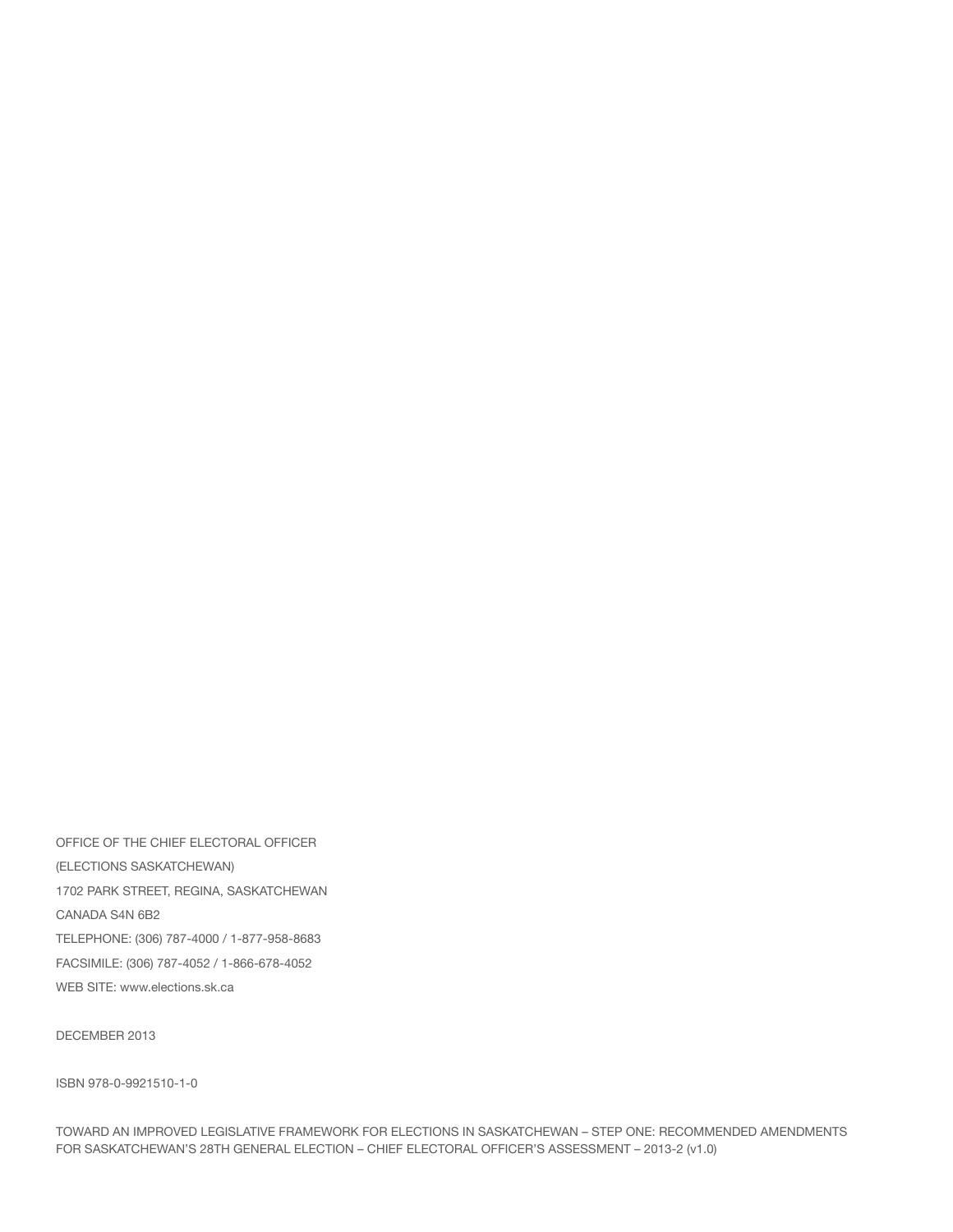

#### **Executive Summary (1)**

#### **About Elections Saskatchewan (3)**

 Vision (3) Role and Mission (3) Values (3) Goals (3) Responsibilities (4)

#### **1.0 Introduction (7)**

#### **2.0 Recommended Changes (9)**

- 2.1 Institute Independent Staffing Model for Elections Saskatchewan (9)
- 2.2 Facilitate Greater Access for Disabled Voters through Homebound Voting (10)
- 2.3 Introduce a Permanent Register of Voters (10)
- 2.4 Streamline Advance Voting (10)
- 2.5 Streamline Registration at Voting Locations (11)
- 2.6 Increase the Integrity of Voting ID Requirements (12)
- 2.7 Permit a Voter to Deposit their Own Ballot (12)
- 2.8 Facilitate Absentee Voting for Remote Areas (13)
- 2.9 Adjust Advance Voting Days to Better Serve Rural Communities (13)
- 2.10 Ban the Use (not possession) of Cameras/Phones in Voting Locations (13)
- 2.11 Increase Flexibility in Hiring Election Officers (14)
- 2.12 Provide the Ability for 16 and 17 Year Olds to Work as Poll Clerks (14)
- 2.13 Remove the CEO's Duty to Transport Candidate Scrutineers (15)
- 2.14 Establish Term Limits for Returning Officers (15)
- 2.15 Appoint Election Clerks on the Same Basis as Returning Officers (15)

#### **3.0 Conclusion (17)**

#### **Appendix (19)**

**Acknowledgements (20)**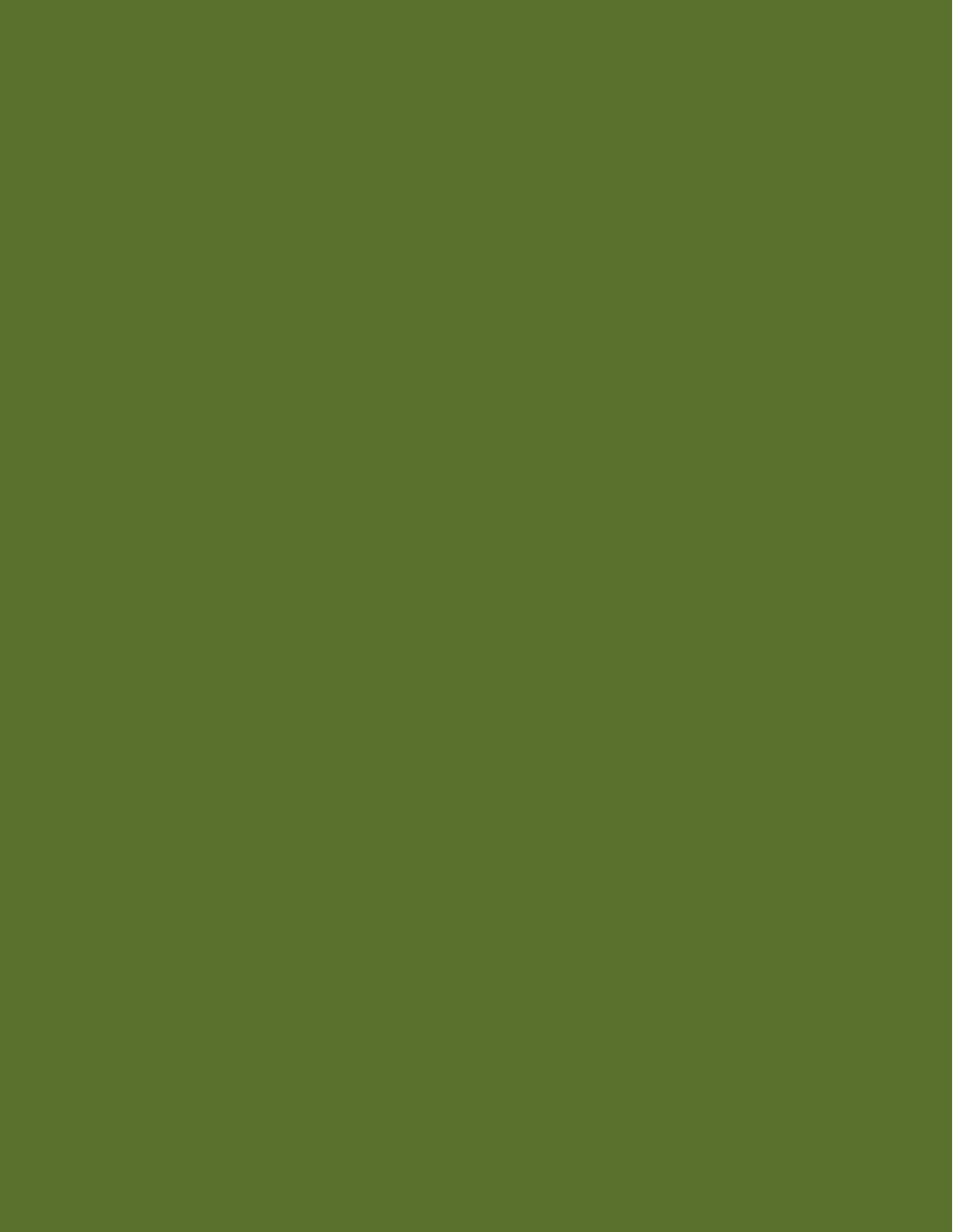

### Executive Summary

Saskatchewan's provincial election law underpins the details of how every election is conducted. Given the importance of democratic processes related to voting, election law has tended to be highly prescriptive in nature. Saskatchewan is not an outlier in this regard.

The framework of electoral legislative authority in Saskatchewan is dated and no longer reflects societal expectations or current best practice compared to other jurisdictions across the country and around the world. Elections Saskatchewan is committed to facilitating a process whereby

the electoral legislative framework is modernized and updated to meet national and international standards.

This document recommends 15 necessary legislative amendments to be given priority by legislators so the related provisions can be efficiently implemented in advance of the next provincial general election, statutorily scheduled to occur on November 2, 2015.

These recommended amendments constitute the first of a two-process of identifying changes needed in the modernization of election law

in Saskatchewan. With an eye toward the 29th provincial general election, the second step will involve consideration of more far-reaching changes—changes that will take longer to implement than the amount of time available before writs of election must be issued for the 28th provincial general election.

In the short-term, Elections Saskatchewan recommends that the following 15 legislative changes be given priority attention during the coming legislative session.

|    | Institute independent staffing model for Elections<br>Saskatchewan.        | 9. | Adjust advance voting days to better serve rural<br>communities.                     |
|----|----------------------------------------------------------------------------|----|--------------------------------------------------------------------------------------|
| 2. | Facilitate greater access for disabled voters through<br>homebound voting. |    | 10. Ban the use (not possession) of cameras/phones<br>in voting locations.           |
| 3. | Introduce a permanent register of voters.                                  |    | 11. Increase flexibility in hiring election officers.                                |
| 4. | Streamline advance voting.                                                 |    | 12. Provide the ability for 16 and 17 Year olds to work<br>as poll clerks.           |
| 5. | Streamline registration at voting locations.                               |    | 13. Remove the Chief Electoral Officer's duty to transport<br>candidate scrutineers. |
| 6. | Increase the integrity of voting ID requirements.                          |    | 14. Establish term limits for returning officers.                                    |
|    | Permit a voter to deposit their own ballot.                                |    | 15. Appoint election clerks on the same basis as<br>returning officers.              |
| 8. | Facilitate absentee voting for remote areas.                               |    |                                                                                      |

Victoral D. Goder

Michael Boda, D. Phil., Ph.D. Chief Electoral Officer Province of Saskatchewan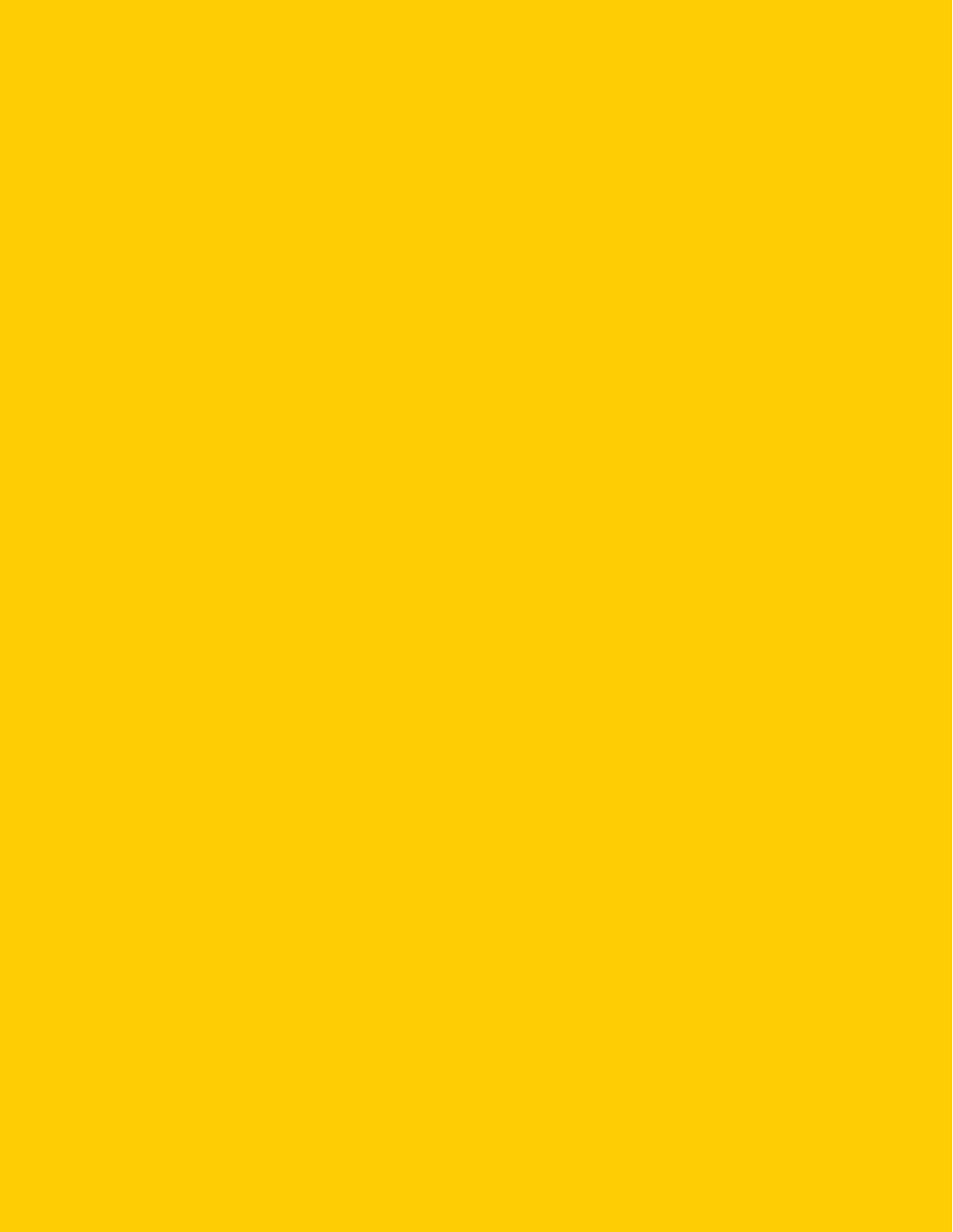

TOWARD AN IMPROVED LEGISLATIVE FRAMEWORK FOR ELECTIONS - STEP ONE

## About Elections Saskatchewan

Planning, organizing and implementing elections in Saskatchewan is overseen by what is commonly known as an election management body (EMB).

In Canada, an EMB is an independent, nonpartisan institution responsible for neutral election administration within a territorial, provincial or national jurisdiction. Each of these 14 jurisdictions operates as part of a constitutional democracy within our federal model of governance. The democratic rights of citizens are guaranteed in the Canadian Charter of Rights and Freedoms.

In this province, Elections Saskatchewan fulfills the EMB mandate, serving as secretariat to the statutorily-defined Office of Chief Electoral Officer. Elections Saskatchewan has a leadership team in Regina, as well as a field leadership team dispersed across the province's 61 newly defined constituencies. Voters within these constituencies will each elect a member of the Legislative Assembly of Saskatchewan in the upcoming 28th general election, scheduled for November 2, 2015.

Leading up to a general election, Saskatchewan's electoral service grows to include about 10,000 provincial residents from all walks of life, each serving the provincial electoral process by assisting with implementing a series of electoral events that are fundamental to sustaining Saskatchewan's democratic traditions.

#### **VISION**

Elections Saskatchewan's organizational vision is:

To be widely recognized as a professional, service-oriented and innovative election management body.

Elections Saskatchewan aims to obtain this recognition from provincial stakeholders, including the voting public, media, political parties, political candidates and elected members of the Legislative Assembly of Saskatchewan, as well as from organizational partners and election administrators in jurisdictions within and outside of the province.

### **ROLE AND MISSION**

Elections Saskatchewan's role and mission is:

To serve democracy in Saskatchewan by ensuring the impartial and professional delivery of provincial electoral events.

Elections Saskatchewan's team is very much aware that their organization exists primarily to prepare, administer and conduct the full range of electoral events that are defined in provincial election legislation, which include general elections, by-elections, referenda, plebiscites, boundary redistributions and voter enumerations.

#### **VALUES**

In realizing its vision, Elections Saskatchewan is guided by six core values:

- Independence;
- Impartiality;
- Professionalism;
- Accountability;
- Innovation; and
- Service Orientation

These values are the foundation of every activity members of the organization perform.

### **GOALS**

Over the period covering the next three years (2014-2016), Elections Saskatchewan has committed to achieving six strategic goals:

- 1. Attract and retain a competent, inclusive and performancefocused Elections Saskatchewan team;
- 2. Continuously improve electoral management and build institutional capacity through disciplined planning and applied best practice;
- 3. Facilitate the modernization of Saskatchewan's electoral legislative framework;
- 4. Innovate and improve services by leveraging technology;
- 5. Partner and collaborate with other organizations to enhance effectiveness in the delivery of electoral events and services; and
- 6. Increase public awareness and knowledge of the electoral process.

These goals guide work priorities and provide a focus for the activities necessary in realizing the organization's vision.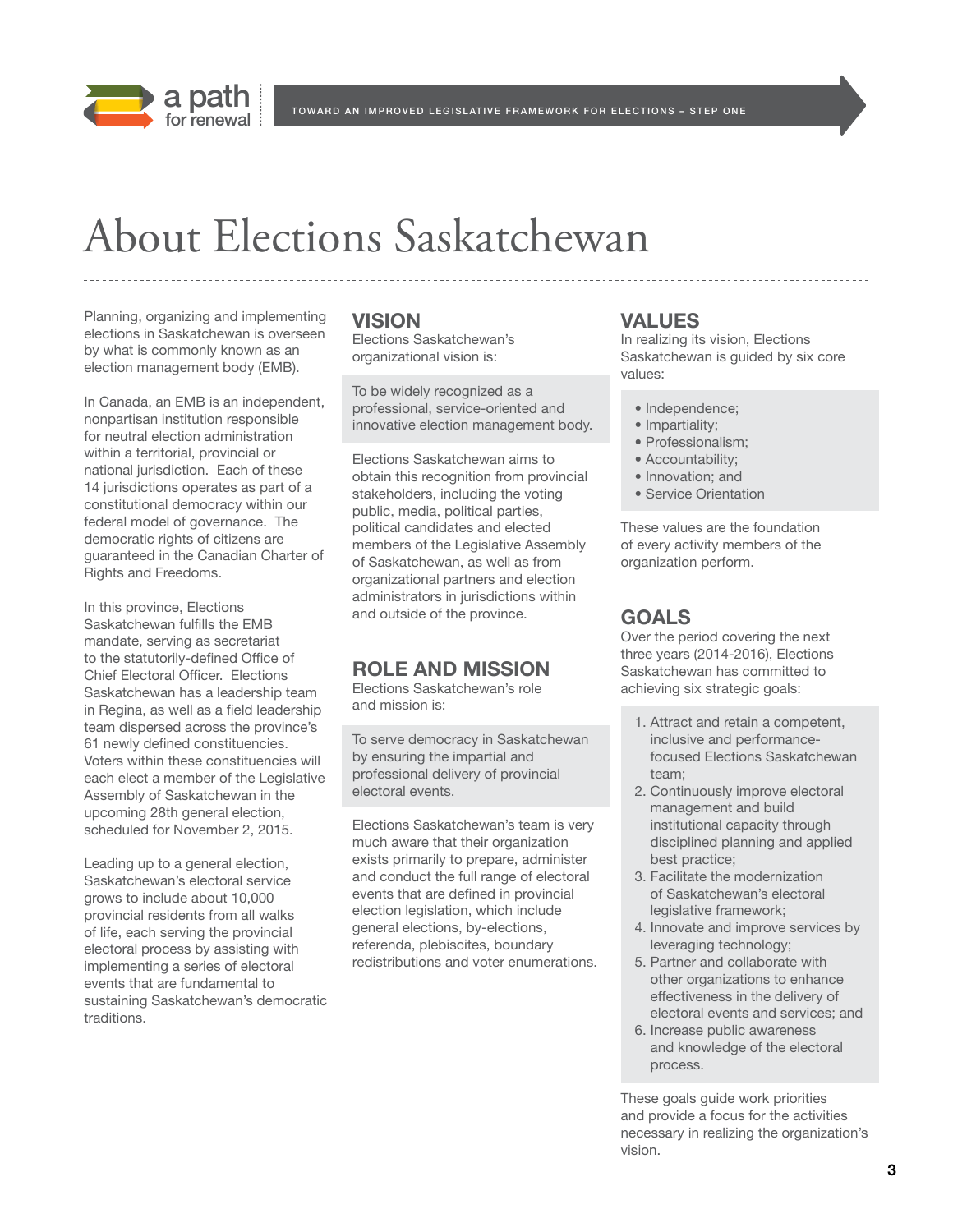

### Responsibilities

#### **The Head Office Leadership Team**

The Chief Electoral Officer (CEO) is an independent officer of the Saskatchewan Legislature. As head of Elections Saskatchewan, the CEO ensures the fair and equitable conduct of operational, administrative and financial electoral practices. The CEO is assisted in these legislated responsibilities by a head office leadership team.

Elections Saskatchewan's primary responsibility is to maintain a state of provincial election readiness. To that end, Elections Saskatchewan must appoint and train the requisite numbers of supervisory returning officers (9), constituency returning officers (61) and election clerks (61) to ensure electoral preparedness throughout the government's mandate.

*The Election Act, 1996* places a duty on the CEO to assist registered political parties, candidates, chief official agents and business managers to guarantee the Act's financial transparency and disclosure goals are met. Elections

Saskatchewan publishes guides for chief official agents and business managers to help them fulfill their administrative and financial reporting responsibilities and compile the necessary supporting documentation. The guides also help ensure annual financial disclosures are completed in accordance with both *The Election Act, 1996* and *The Political Contributions Tax Credit Act*.

Where applicable, Elections Saskatchewan is responsible for assessing and reimbursing election expenses paid from the province's general revenue fund. Elections Saskatchewan has a financial review system to certify public reimbursement of election expenses through the examination and audit of registered political parties' and candidates' expense returns and disclosure documentation. To promote transparency, expense return details are tabled in the Legislative Assembly.

Elections Saskatchewan is responsible for investigating offences under *The Election Act, 1996*. While the Act is

regulatory rather than criminal, the role of Elections Saskatchewan is to inspect, investigate and inquire about instances where contravention of the Act is suspected or alleged, as deemed necessary by the CEO. Since this responsibility is a matter of considerable discretion and is often initiated by complaints filed by interested parties, it is incumbent upon Elections Saskatchewan to consider whether any specific situation involves an abrogation of the overall purpose, policy rationale or legislative intent of the province's election legislation.

Elections Saskatchewan maintains an outreach program to ensure political stakeholders and the public are aware of important aspects of its mandate by responding to public inquiries and liaising with stakeholders, including registered political parties, candidates and their chief official agents and business managers.

The CEO reports annually to the Legislative Assembly of Saskatchewan on matters related to administering the Act. In addition to such annual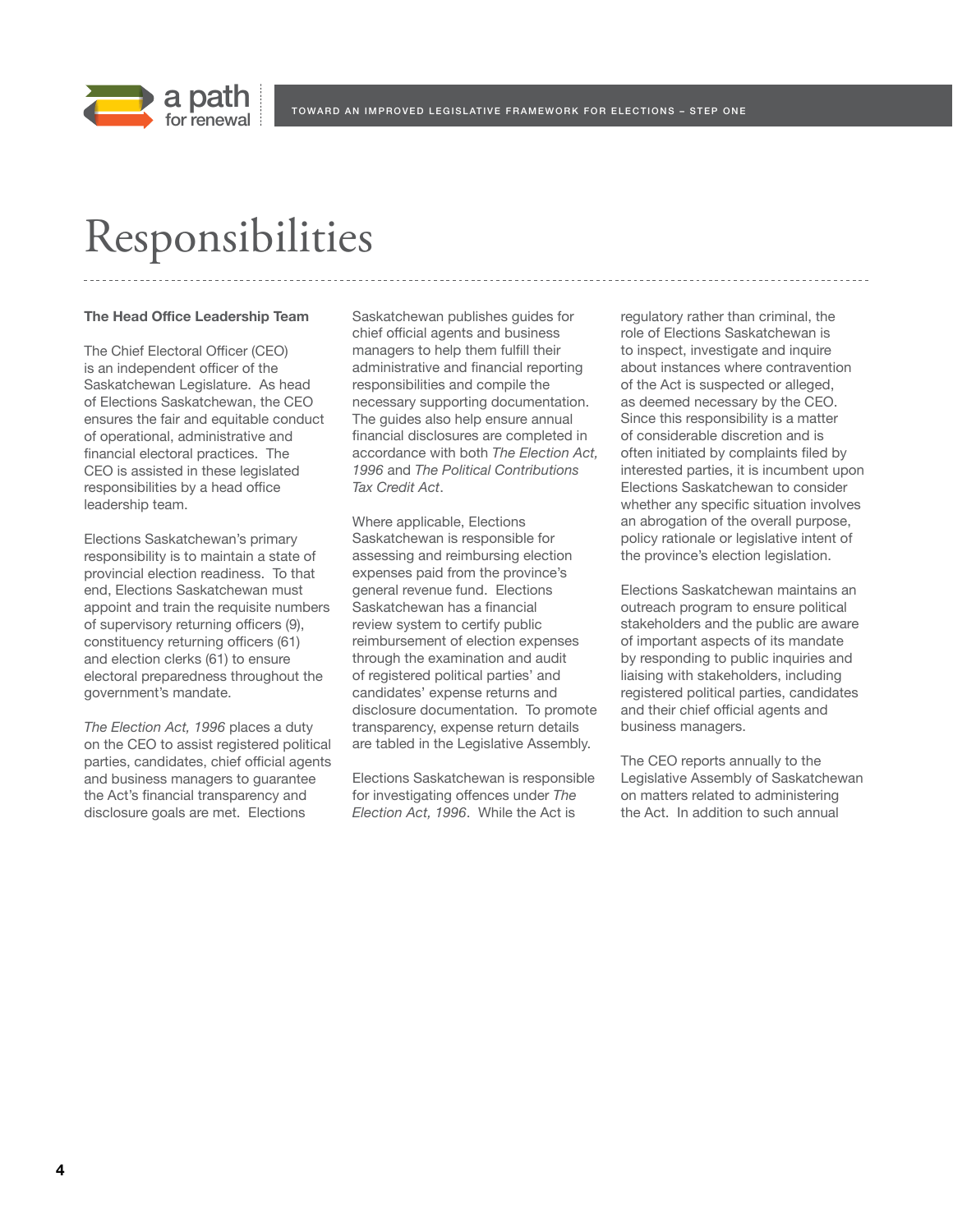reporting, the CEO also prepares and tables reports in the Legislative Assembly on the administration and official results of all electoral events. Provincial election results are published in the *Statement of Votes (Volume I)* and its complement, the Report of the Chief Electoral Office*r: Campaign Contributions and Expenditures (Volume II)*. Official results and the administrative and financial reporting of constituency by-elections are included in individual *Statement of By-Election* reports.

Elections Saskatchewan's environment of public accountability is unique and complex due to the potential uncertainty of the provincial electoral cycle, the decentralized nature of electoral administration, and the interaction among registered political parties, candidates and voters. The integration of decentralized electoral processes among the province's political stakeholders rests with Elections Saskatchewan, using its centralized administrative leadership function and impartial application of the Act.

#### **The Field Leadership Team**

While central electoral administration is the responsibility of Elections Saskatchewan's head office leadership team, regional and constituency-level conduct of electoral events is the responsibility of a field leadership team.

Supervisory returning officers (SROs) represent different geographic zones of the province, comprising six or seven constituencies. They assist returning officers within those constituencies in performing their duties. SROs are directed by Elections Saskatchewan's central office and act as a liaison between the head office and the constituency returning officers. They are responsible for ensuring electoral events are administered and conducted to a consistently high standard across the province.

An important part of maintaining election readiness is having constituency returning officers for all of the province's 61 constituencies. The CEO appoints the constituency returning officers. Notices of all

such appointments or cancellations are published in *The Saskatchewan Gazette*. Returning officer vacancies are filled through an independent, merit-based and competitive recruitment process.

As representatives of Elections Saskatchewan, the 61 constituency returning officers are entrusted with upholding the neutrality of the province's electoral process within their respective constituencies. They are responsible for the localized administration, conduct and reporting of electoral proceedings: enumerations, general or by-elections, referendums and plebiscites, and the periodic redistributions of polling division boundaries.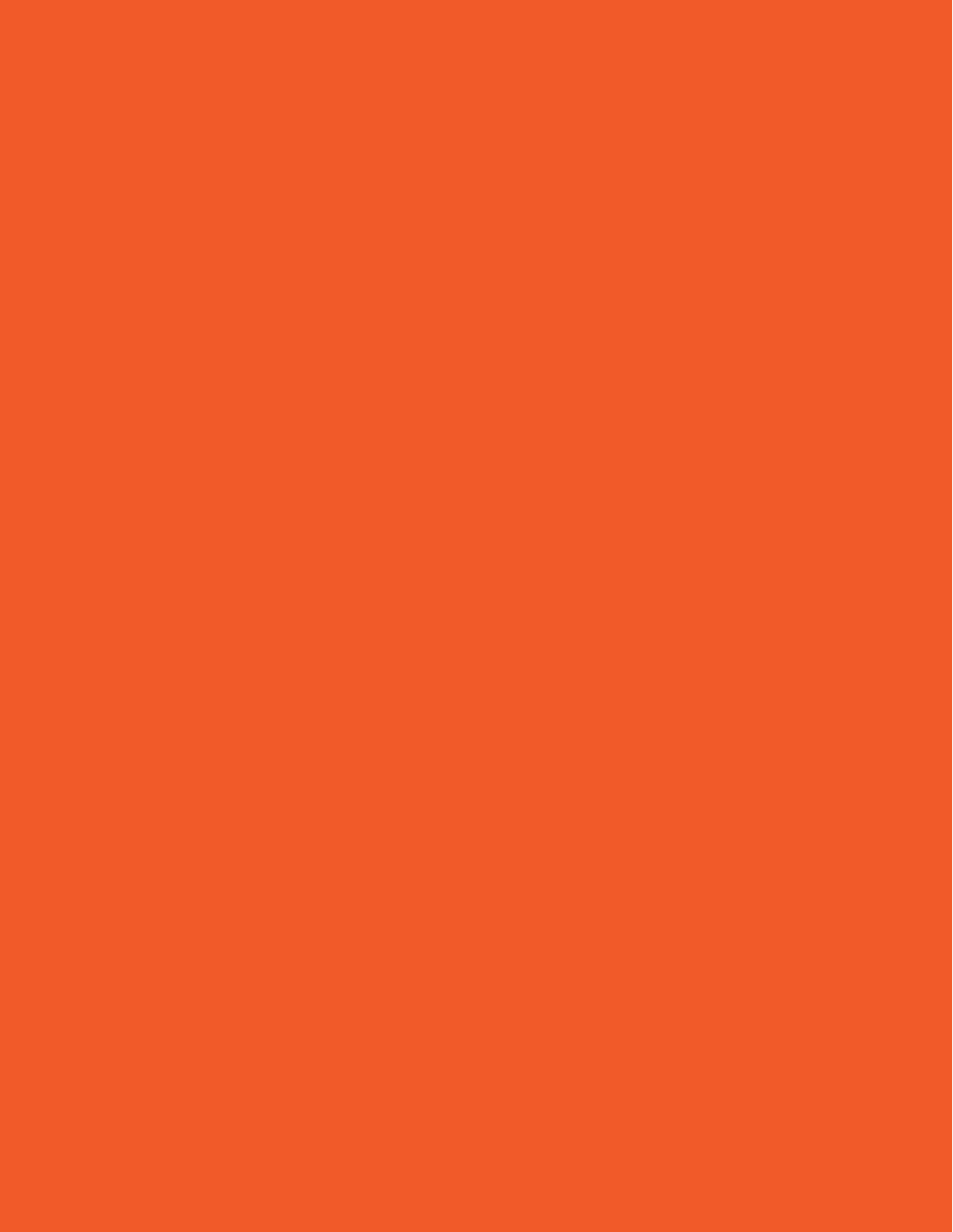

### 1.0 Introduction

Election legislation underpins every aspect of implementing elections in democratic jurisdictions around the globe. It is the duty of election administrators to manage the electoral cycle and ensure that the delivery and conduct of all electoral events fully comply with the legal framework established for their jurisdictions.

Following an initial assessment, the Chief Electoral Officer of Saskatchewan has found that many aspects of the current election legislation diminish the opportunity for the province's election management body to conduct elections at the greatest level of efficiency, and according to electoral best practices and standards in

Canada and abroad. In February 2013, Elections Saskatchewan announced an approach to reform the province's election legislation framework<sup>1</sup>. In doing so, it aims to complete a two-step assessment of this legal framework:

**Step One:** An initial step—the results of which are described below—evaluates the current legal framework in order to offer a limited number of recommendations on amending current legislation that focus on achieving greater efficiencies in implementing the 28th general election, scheduled to be held on November 2, 2015. After careful analysis, the Chief Electoral Officer proposes within this report a focused list of non-controversial recommendations that will allow greater efficiencies to be gained during the upcoming election. It will be important that these recommendations are given timely consideration so that all

changes can be in place well in advance of the general election, and adequate time is provided for planning, preparations, and training of election officials across the province.

**Step Two:** A second step in assessing Saskatchewan's legal framework will take a broader approach to considering how election administration should evolve in the years ahead. The last time that legislative provisions regarding provincial election administration were considered was more than a decade and a half ago, culminating *The Election Act, 1996*<sup>2</sup> . In the coming year, Elections Saskatchewan will

begin a more comprehensive assessment of Saskatchewan's legal framework for election administration. Based on an electoral cycle planning approach, this second step will focus on offering recommendations on and facilitating the adoption of a modernization of Saskatchewan's election legislation framework which would ideally be introduced in Year 1 of the next electoral cycle. This step will include a comprehensive review of all of the existing components of Saskatchewan's provincial electoral legal framework, which are summarized in Table 1 below.

Step Two of the legal assessment process will include a comprehensive review of all the existing components of Saskatchewan's provincial electoral legal framework, which are summarized in the table on page 10.

<sup>1</sup> Michael D. Boda (2013). Election Administration in Saskatchewan: 'A Path for Renewal' – Estimates for Fiscal year 2013-2014. Regina: Elections Saskatchewan.

<sup>2</sup> *The Election Act, 1996,* Chapter E-6.01 of the *Statutes of Saskatchewan, 1996*.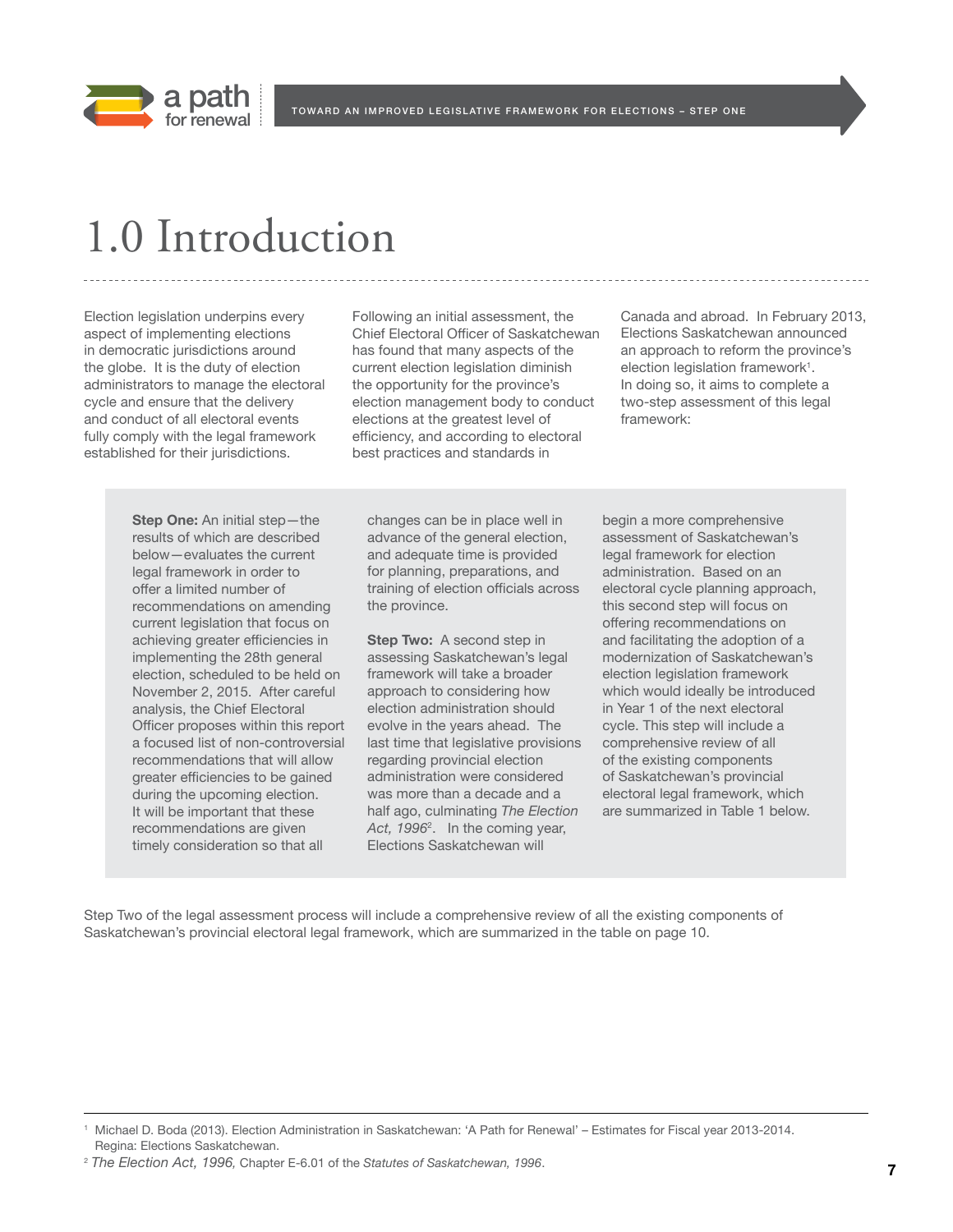

### **TABLE 1: SASKATCHEWAN ELECTORAL LEGISLATIVE AUTHORITY FRAMEWORK**

(to be assessed during Step Two)

| <b>Electoral Process</b>                                                                                                                                                             | <b>Applicable Legislation and/or Regulations</b>                                                                                                                                                                                                                                                                                                                                                                                                                                                                                                                                            |  |  |
|--------------------------------------------------------------------------------------------------------------------------------------------------------------------------------------|---------------------------------------------------------------------------------------------------------------------------------------------------------------------------------------------------------------------------------------------------------------------------------------------------------------------------------------------------------------------------------------------------------------------------------------------------------------------------------------------------------------------------------------------------------------------------------------------|--|--|
| Setting electoral boundaries                                                                                                                                                         | The Constituency Boundaries Act, 1993 - Chapter C-27.1 of the Statutes of<br>Saskatchewan, 1993 (effective June 22, 1993) as amended by the Statutes of<br>Saskatchewan, 1996, c.E-6.01; 1997, c.31; 1998, c.P-30.11; 2005, c.L-11.2;<br>2007, c.6; 2012, c.6; and 2013, c.27. Also, The Representation Act, 2002<br>- Chapter R-20.4 of the Statutes of Saskatchewan, 2002 (effective June 28,<br>2003) and The Representation Act, 2013 - Chapter R-20.5 (new constituency<br>boundaries that come into effect on the day following the dissolution of the 27th<br>Legislative Assembly). |  |  |
| Voter enumeration and voters list revision                                                                                                                                           | The Enumeration Regulations - Chapter E-6.01 Reg 3 (effective August 12, 2011).                                                                                                                                                                                                                                                                                                                                                                                                                                                                                                             |  |  |
| Political financing administration                                                                                                                                                   | The Legislative Assembly and Executive Council Act, 2007 - Chapter L-11.3 of<br>the Statutes of Saskatchewan, 2007 (effective March 21, 2007) as amended by<br>the Statutes of Saskatchewan, 2008, c.6; 2009, c.V-7.21; and 2012, c.20.                                                                                                                                                                                                                                                                                                                                                     |  |  |
| Dates for general elections to occur and<br>the length of time after a Member of the<br>Legislative Assembly resigns or dies by which<br>a by-election must occur.                   | The Legislative Assembly and Executive Council Act, 2007 - Chapter L-11.3 of<br>The Statutes of Saskatchewan, 2007 (effective March 21, 2007) as amended by<br>the Statutes of Saskatchewan, 2008, c.6; 2009, c.V-7.21; and 2012, c.20.                                                                                                                                                                                                                                                                                                                                                     |  |  |
| Election administration                                                                                                                                                              | The Election Act, 1996 - Chapter E-6.01 of the Statutes of Saskatchewan, 1996<br>(effective January 1, 1997 except sections 272 to 276 - never proclaimed) as<br>amended by 1998, c.12; 2001, c.P-15.2; 2003, c.C-11.1, R-8.2; and 7; 2003,<br>c.15: 2005, c.L-11.2, M-36.1 and 12; 2007, c.6; 2009, c.16; 2011, c.5; 2012,<br>c.C39.2; and Bill 121 made effective December 5, 2013.                                                                                                                                                                                                       |  |  |
| Voter identification, schedule of fees, form of<br>regular ballot (Form A) and form of write-in<br>ballot (Form B), proclamation format and<br>statement of returning officer format | The Election Act Regulations - Chapter E-6.01 Reg 1 (effective January 1, 1997)<br>as amended by Saskatchewan Regulations 34/1999, 137/2005, 58/2011 and<br>70/2013.                                                                                                                                                                                                                                                                                                                                                                                                                        |  |  |
| Regulated forms pertaining to election (other<br>than those specifically outlined in The Election<br><b>Act Regulations)</b>                                                         | The Election Forms (Chief Electoral Officer) Regulations - (Chapter E-6.01 Reg 2<br>(effective December 19, 1997) amended by Saskatchewan Regulation 47/2001<br>and 6/2006.                                                                                                                                                                                                                                                                                                                                                                                                                 |  |  |
| Petitions against undue return of election                                                                                                                                           | The Controverted Elections Act - Chapter C-32 of The Revised Statutes of<br>Saskatchewan, 1978 (effective February 26, 1979) as amended by the Statutes of<br>Saskatchewan, 1983, c.66; c.E-6.01; 2000, c.C-42.1; and 2004, c.65.                                                                                                                                                                                                                                                                                                                                                           |  |  |
| Referendums and plebiscites                                                                                                                                                          | The Referendum and Plebiscite Act - Chapter R-8.01 of The Statutes of<br>Saskatchewan, 1990-91 (effective September 10, 1991) as amended by the<br>Statutes of Saskatchewan, 1996, c.E-6.01. Also The Referendum & Plebiscite<br>Regulations - Chapter R-8.01 Reg 1 (effective September 10, 1991).                                                                                                                                                                                                                                                                                         |  |  |
| Time option area votes                                                                                                                                                               | The Time Act - Chapter T-14 of The Revised Statutes of Saskatchewan, 1978<br>(effective February 26, 1978) as amended by the Statutes of Saskatchewan,<br>1979-80, c.M-32.01, 45 and 92; 1983, c.11, 27 and 77; 1983-84, c.49 and 54;<br>1986-87-88, c.35; 1989-90, c.54; 1990-91, c.28; 1996, c.E-6.01 and 32; and<br>2005, c.M-36.1.                                                                                                                                                                                                                                                      |  |  |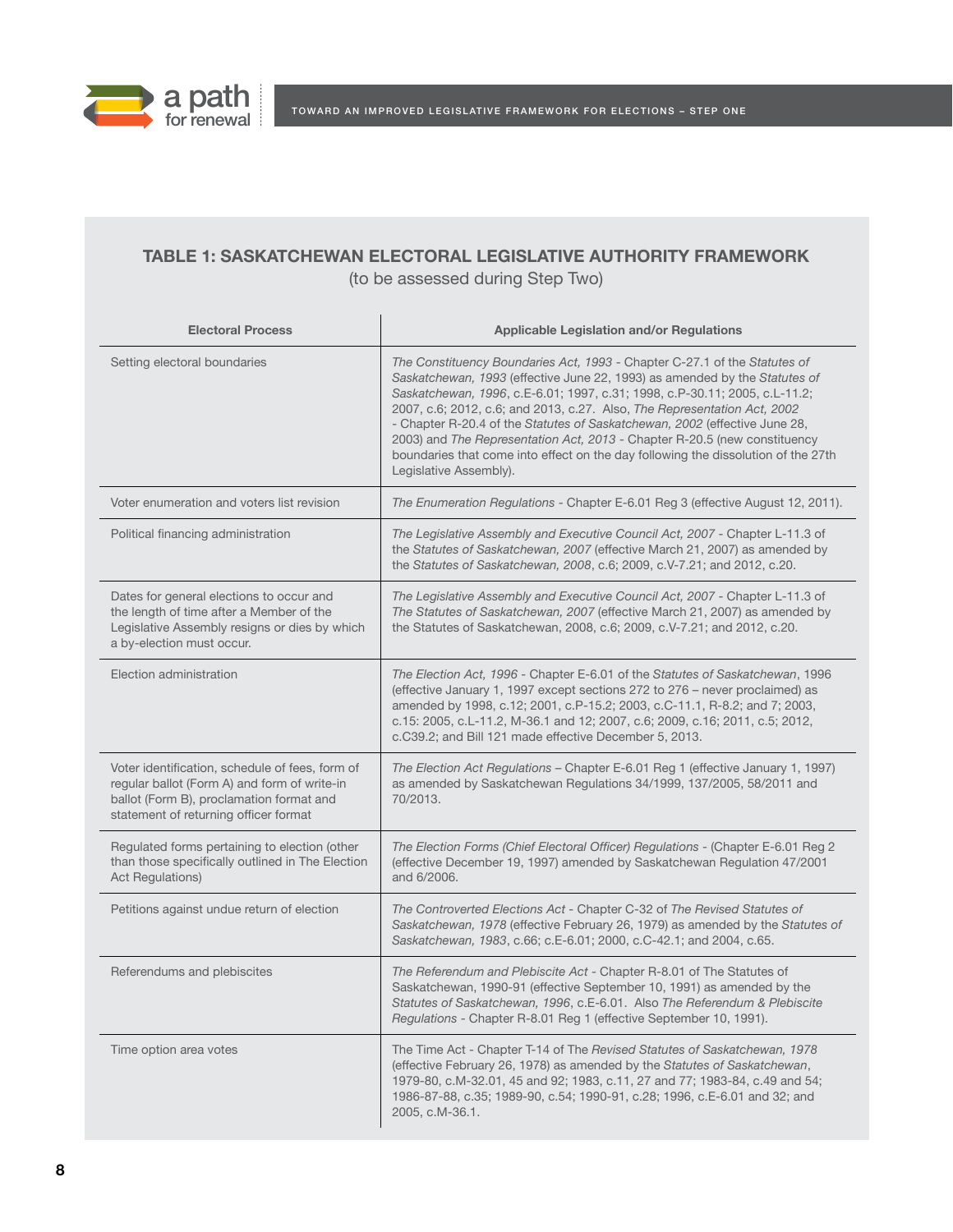## 2.0 Recommended Changes

Following the completion of the 27th general election in November 2011, Elections Saskatchewan began considering issues that it and various electoral stakeholders identified as most clearly diminishing the efficiency of the provincial electoral process. As part of a longer-term re-evaluation of Saskatchewan's entire framework of election law, this initial assessment focuses on changes within legislation that have been deemed most pressing.

Saskatchewan election legislation could be categorized as dated and overdue for a comprehensive assessment. That assessment will need to include stakeholder input and structured public discussion to provide an inclusive analysis of what is needed to modernize the organization and legislative framework to help ensure sustainable elections in the future. Implementing the results of such an assessment cannot possibly be achieved in the time available before the next general election, currently scheduled for November 2, 2015.

While planning for undertaking a longer-term and wider-scope process for assessing Saskatchewan's election law will run in parallel, this first step, described in this assessment report, focuses on the election system's most immediate needs.

After careful analysis, the CEO proposes a series of recommendations that will facilitate greater efficiency in implementing the upcoming general election, with the aim of serving the voters of Saskatchewan more effectively. These recommendations fall into three broad categories that focus on:

- Aligning Elections Saskatchewan's human resources policies with those of other election management bodies operating according to electoral best practice – nationally and internationally;
- Moving from periodically enumerating voters to voter registration arrangements that use a continuously updated permanent register of voters; and
- Diminishing the barriers that individual voters face in accessing the voting process.

These recommendations require timely consideration so that all changes are in place well in advance of the general election, allowing for the adequate planning, organizing and training of election officials across the province.

#### **2.1 Institute Independent Staffing Model for Elections Saskatchewan**

Currently, section 4.6 of *The Election Act, 1996* states that *The Public Service Act, 1998* applies to members of the staff of the Chief Electoral Officer (who are described as the persons required for the proper administration of the Act). The section contemplates that employees of the election management body will be swept into an employment system covering thousands of public service employees working for the Executive branch of the Government of Saskatchewan. As a consequence of a practice of obtaining order-in-council "unclassified" appointments for staff assigned to ongoing positions within Elections Saskatchewan, these staff members were excluded from the classified division of the public service.

In the judgment of the CEO, both section 4.6 of the Act and the orderin-council arrangements noted above are fundamentally inconsistent with electoral best practice and absolutely contrary to the globally established democratic principles of independent, nonpartisan electoral management. An independent CEO cannot afford any perception that electoral agency employees have been selected by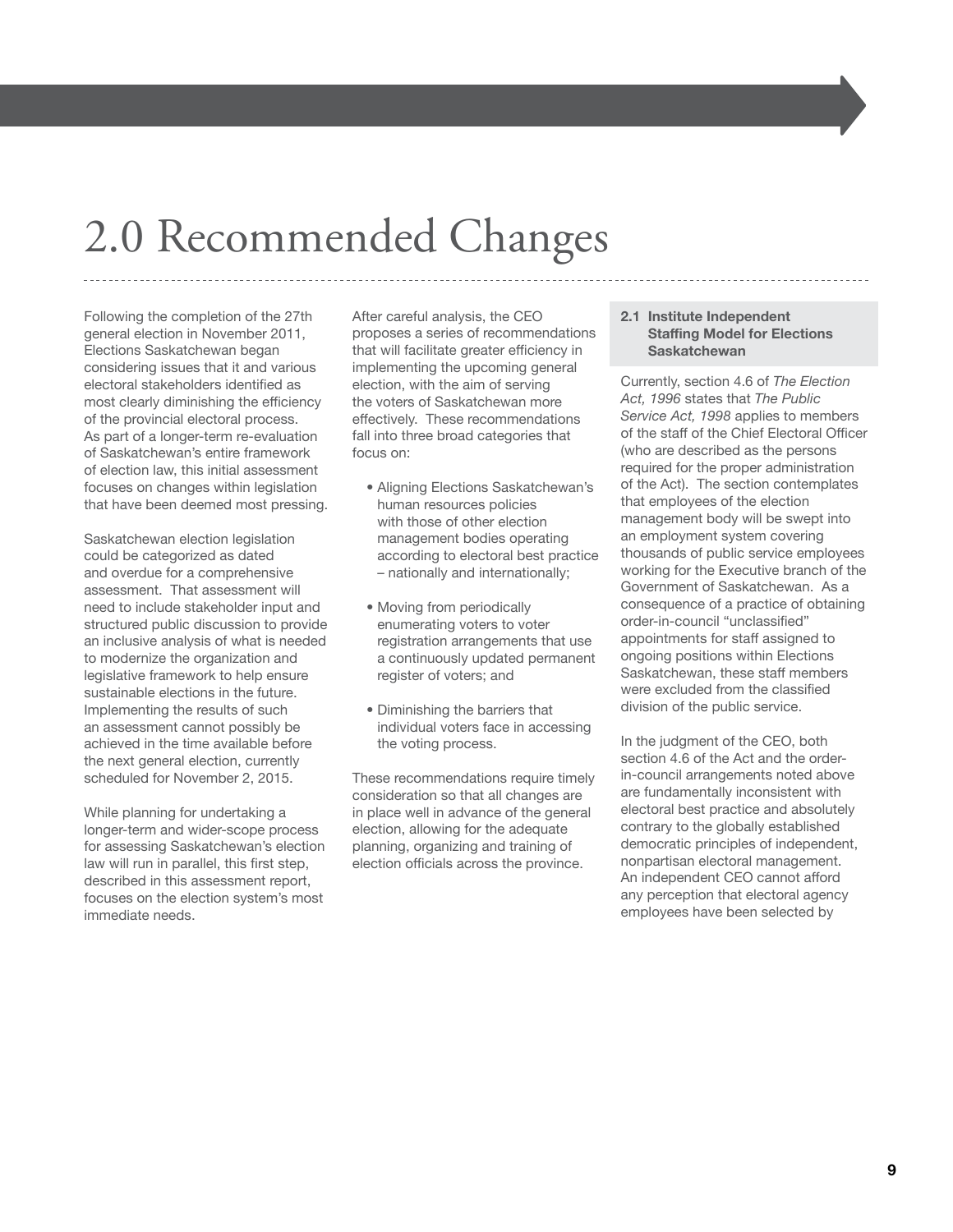



Executive Government or are in any way controlled by Executive Government.

It is not appropriate for Executive Government, or even a committee of the legislature that has a majority of governing party members, to be in control of human resources policies, administration or decision-making for the electoral agency. Because public service employment disputes have become an issue during some Canadian election campaigns, and sometimes even the cause of an election, it is also inappropriate for members of the CEO's staff to become members of a broad public service union or any grouping of employees that extends beyond the office of the Chief Electoral Officer.

Accordingly, the Act should be amended to specify that employees of the CEO are not members of the public service and are not covered by *The Public Service Act*. Statutory language to this effect (which also clarifies the meaning of "staff of the office") is set out in an Appendix to this assessment.

In connection with these amendments, it is important that employees of the CEO, once removed from the public service, are not deemed to be employees of the Legislative Assembly. For an election management body, this would involve an infringement on independence for the reasons discussed above.

#### **2.2 Facilitate Greater Access for Disabled Voters through Homebound Voting**

For reasons of illness, infirmity or immobility, some voters and their caregivers are unable to leave home to vote on polling day or at an advance poll. Current options for absentee mail-in ballot voting are quite involved and generally require the voter to leave home to photocopy identification that must accompany their application.

In order to provide better accommodation and accessibility, many other Canadian jurisdictions permit homebound voting in one form or another when personal attendance at a polling place is not possible due to disability. Following this lead, the CEO considers it advisable to introduce provisions for homebound voting into *The Election Act, 1996*.

It is recommended that the Act be amended to permit a voter to apply to vote at home if the voter is unable, by reason of disability, to leave home and attend in person at a polling place, or if the voter is providing care to such an individual and is unable to attend at a polling place. Upon determining that the applicant is eligible, the returning officer would arrange for the delivery of a homebound voting package to the applicant and the administration of homebound voting by an election official.

#### **2.3 Introduce a Permanent Register of Voters**

Only three provincial/territorial jurisdictions (Saskatchewan, Manitoba and the Yukon) still produce voters' lists by conducting a full door-todoor enumeration in advance of each election. The federal system, as well as the 10 other provinces and territories, have adopted the use of a permanent register of voters to maintain their lists on an ongoing basis.

The October 2013 Chief Electoral Officer's Assessment Report, *Toward a Permanent Register of Voters for Saskatchewan3* is a detailed analysis of the costs and operational impact that introducing a permanent register would have in relation to continuing with enumerations. Ultimately, this assessment recommends that a permanent register of voters be introduced in the province. Further details with respect to legislative change requirements are available in a document containing drafting instructions.<sup>4</sup> Please refer to these documents for further information.

#### **2.4 Streamline Advance Voting**

*The Election Act, 1996* is unduly restrictive on allowing voters access to advance voting opportunities. Voting at an advance poll is limited by section 130 of the Act to three categories of voters – (i) a voter who believes that he or she will be absent from his or her ordinary residence on polling day, (ii)

Chief Electoral Officer (2013). *Toward a Permanent Register of Voters for Saskatchewan: A Chief Electoral Officer's Assessment.* Regina: Elections Saskatchewan, October 2013.

<sup>4</sup> Elections Saskatchewan (2013). "Drafting Instructions: Amendments to *The Election Act, 1996* – Permanent Register of Voters." Regina: Elections Saskatchewan, November 6, 2013.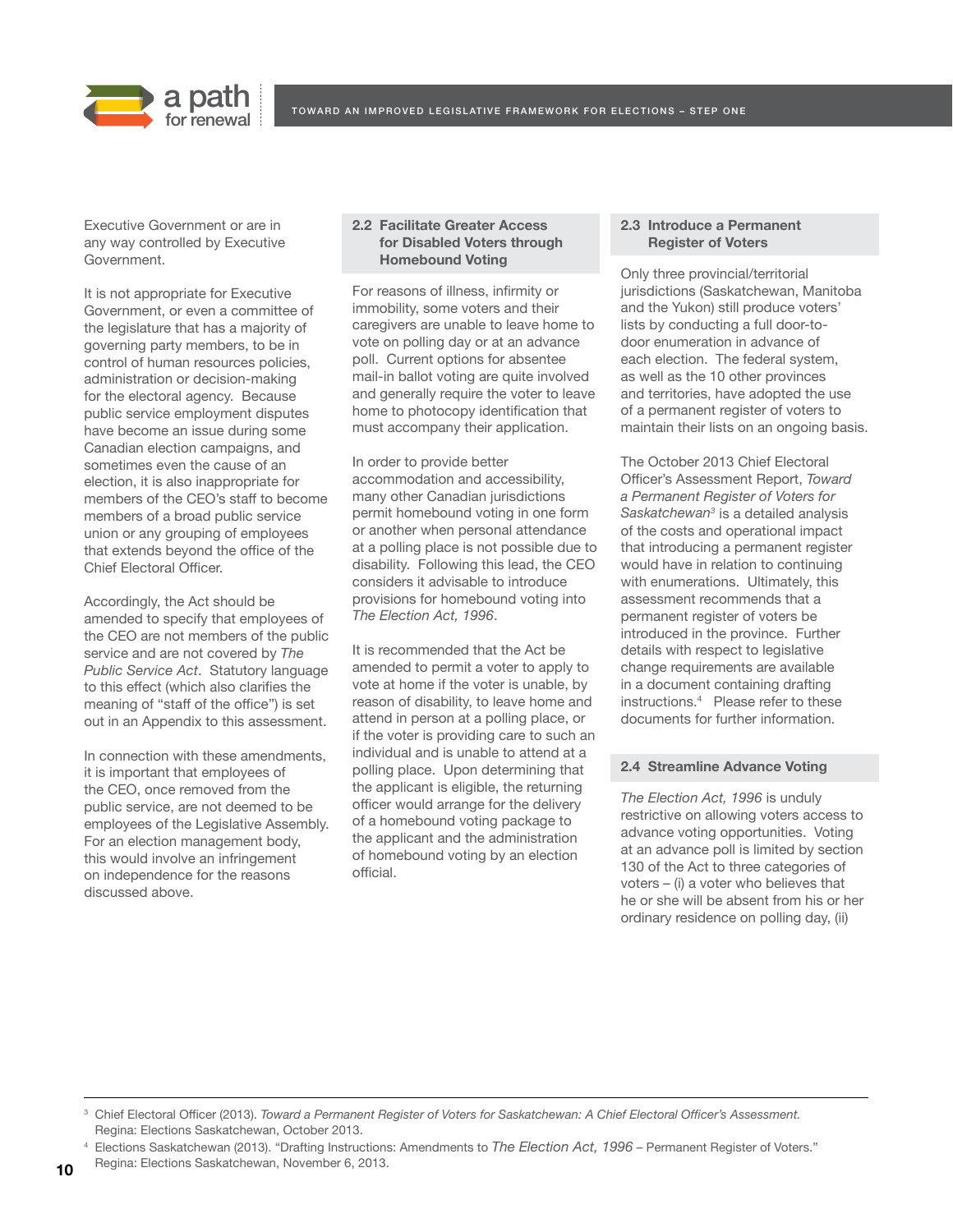a voter who has a physical disability, and (iii) a voter who has certain election responsibilities as described in the section.

Further, a person wishing to vote at an advance poll is required by section 133 of the Act to make a voter's declaration which, as set out in Form DD of *The Election Forms (Chief Electoral Officer) Regulations*, contains an affirmation by the person that they will be necessarily absent from their ordinary residence on polling day or that they otherwise satisfy the criteria for advance voting under section 130.

At present, advance voting is not open to a voter who, for reasons other than absence from their ordinary residence (or physical disability or election responsibilities), expects to be unable to vote on polling day, or who simply finds it inconvenient to vote on polling day and would prefer to vote in advance. The present requirement for all advance voters to make a statutory declaration also slows down the voting process considerably, creates long line-ups, causes irritation for voters, candidates and election workers alike (resulting in numerous complaints every election) and is a detriment to efficient operations at advance polls.

With a declining number of voters participating in the democratic process, voting must be made more accessible to all Saskatchewan voters. To that end, these restrictions on advance voting should be eliminated

in order to encourage more people to vote and to make it more convenient for them to do so. In other jurisdictions across Canada, advance voting has been extended in duration and made more accessible to all voters. The experience of these jurisdictions is that each election sees a significantly larger proportion of voters taking advantage of this form of early voting for reasons of convenience and flexibility.

Accordingly, it is recommended that section 130 of the Act be amended to permit any voter who ordinarily resides in a constituency to vote at an advance poll for the constituency, with no special eligibility criteria. It is further recommended that that the requirement in section 133 of the Act for advance voters to make a statutory declaration be eliminated.

#### **2.5 Streamline Registration at Voting Locations**

Prior to the 2011 general election, *The Election Act, 1996* was amended to include a set of inter-related provisions under which voters at the polling place are required to provide evidence of identity and ordinary residence. An anomaly exists in these provisions as they relate to voters whose names are not on a voters' list. Upon presenting themselves to vote, these voters are required to make a statutory declaration in addition to completing a registration form and showing satisfactory evidence of identity and ordinary residence.

The requirement for a statutory declaration appears to be a holdover from before 2011 when voters were not universally required to provide identification prior to being issued a ballot. It is recommended that this requirement be eliminated.

As there is subtle complexity in these provisions, further discussion may be helpful. In the case of a voter whose name does appear on a voters' list, that voter must present satisfactory evidence of his or her identity and ordinary residence before being given a ballot paper. This evidence consists of (a) an original piece of identification that shows the voter's photograph, name and civic address, and is issued by the Government of Saskatchewan, the Government of Canada or an agency of those governments; or (b) two pieces of information as prescribed by regulation, each of which establishes the voter's name and at least one of which establishes the voter's address of residence. As an alternative to providing satisfactory evidence of identity and ordinary residence, a voter whose name appears on a voters' list may make a voter's declaration under a process that permits confirmation of identity and ordinary residence by vouching. See subsection 65(2), section 71, and subsection 72.1(2) of the Act.

In the case of a voter whose name does not appear on a voters' list, there is presently a requirement for the individual to make a voter's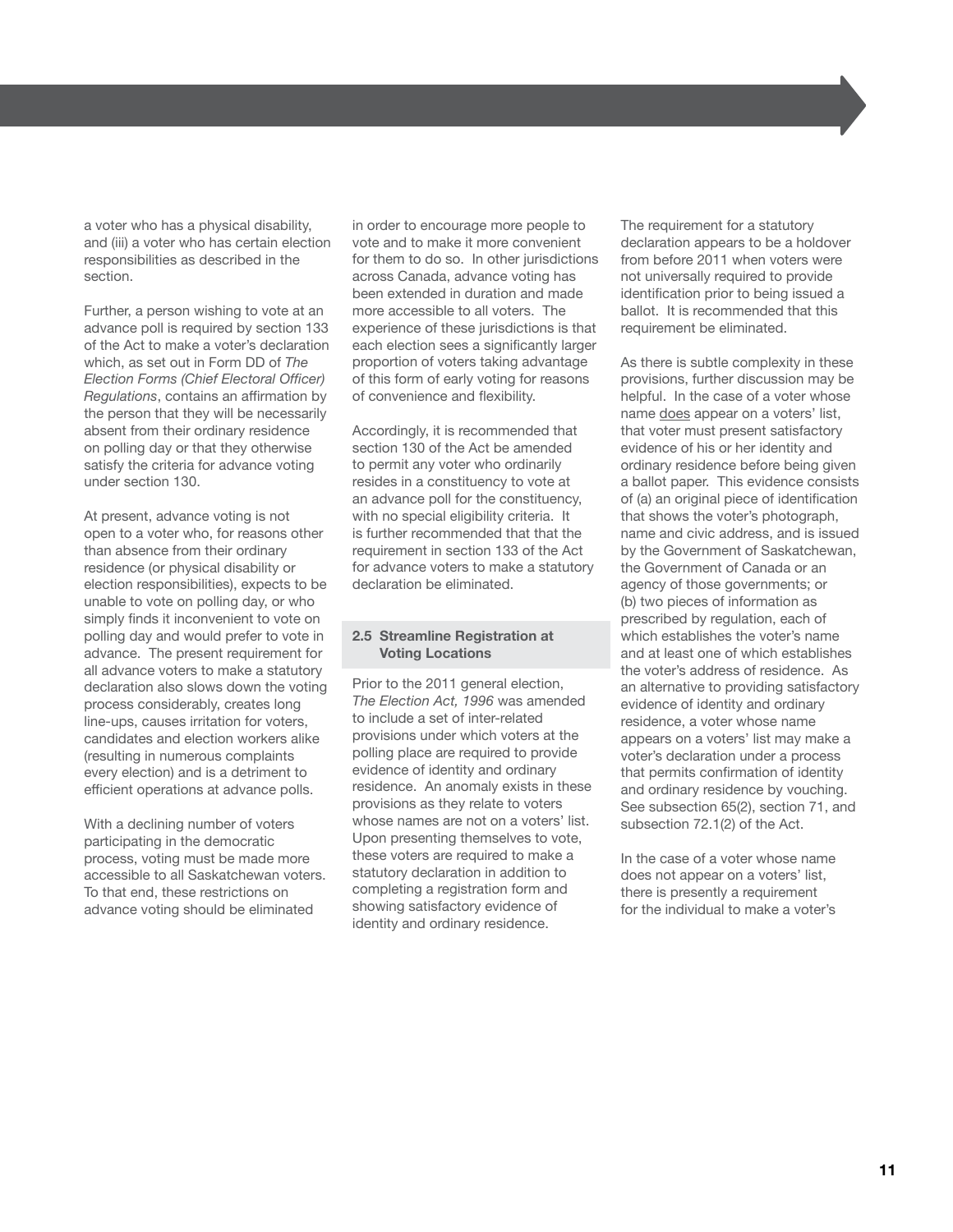

declaration before being given a ballot paper. This is specified in clause 65(3) (c) and section 68 of the Act. At first blush, one might conclude that the requirement for a statutory declaration is maintained because clauses 65(3) (a) and (b) of the Act seem to permit a deputy returning officer to accept lesser evidence of identity and ordinary residence from a voter whose name is not on a voters' list. (These clauses refer to the answering of questions from the deputy returning officer and the provision to the deputy returning officer of satisfactory information relating to identity and ordinary residence.) However, subsection 72(1) then states, in terms applicable to all voters (whether their names appear on a voters' list or not), that no individual is entitled to a ballot paper or to vote if the individual fails to provide satisfactory evidence of identity and ordinary residence in accordance with normal requirements (or if the individual fails to make a voter's declaration where required).

Accordingly, since a voter whose name does not appear on a voters' list must show satisfactory evidence of identity and ordinary residence in full compliance with the rules introduced prior to the last general election, the provision of a statutory declaration in addition to this should be dispensed with and replaced only with a requirement that a voter registration form be completed.

#### **2.6 Increase the Integrity of Voting ID Requirements**

For purposes of the voter identification provisions introduced in 2011, subsection 72.1(1) of *The Election Act, 1996* states that "address" means address as defined in the regulations. The accompanying *Election Act Amendment Regulations, 2011* provide that "address" means the residential mailing address or legal land description for the voter and "includes a post office box number if, in the opinion of the election officer, (a) the address for that post office box number is consistent with the address on the voters' list for that voter or individual, or (b) in the case of a voter or individual not on the voters' list, the address for that post office box number is consistent with the ordinary residency claimed by that voter."

The premise in the regulations that it would be possible for an election worker to establish a linkage between a person's residential address and a post office box they happen to rent or be assigned by Canada Post is flawed. In fact, an individual's post office box could be located in a constituency altogether different from where the person resides, such as where they work or go to school. Because of this, the definition of "address" is very problematic and created many difficulties at the polls in the last general election.

Therefore, it is recommended that the inclusion of a post office box number be eliminated from the definition. This will make it clear that a piece of government-issued photo identification (such as a Saskatchewan driver's license) that contains only a post office box number and no residential mailing address or legal land description is not sufficient in itself, and must be supplemented by another form of prescribed identification that contains a residential mailing address or legal land description.

It is further recommended that the definition of "address" be moved from the regulations and placed in the Act in order to be housed directly alongside related provisions.

#### **2.7 Permit a Voter to Deposit their Own Ballot**

Section 75 of *The Election Act, 1996* requires the deputy returning officer to deposit the ballot of the voter in the ballot box. More particularly, voters surrender their marked ballots, once completed, to the deputy returning officer who (a) without unfolding the ballot paper or in any way disclosing the names of the candidates or the mark made by the voter, examines the initials appearing on the ballot paper to ensure it is the same ballot paper that the deputy returning officer delivered to the voter; and (b) if it is the same ballot paper, removes and destroys the counterfoil (the number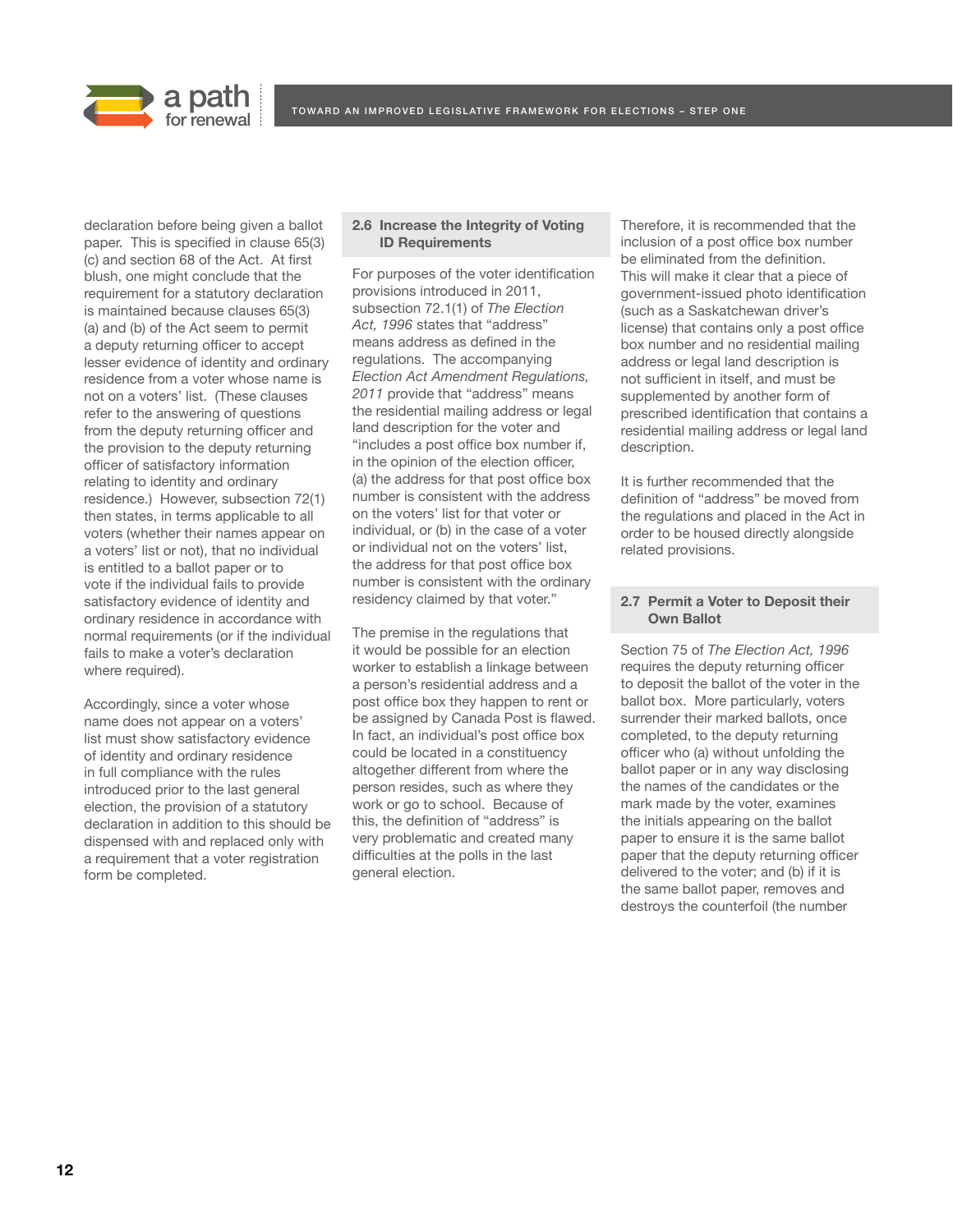on the counterfoil is used to facilitate correct annotation in the poll book and accurately record which voter has voted) and deposits the ballot in the ballot box.

This section should be amended to give the voter the option of depositing the ballot in the ballot box themselves or having the deputy returning officer do so. Many voters appreciate the symbolic value of depositing their own ballot at the completion of the voting process (and some see this as a way to better ensure the confidentiality of the vote) and they have done so for several decades when voting in federal elections.

#### **2.8 Facilitate Absentee Voting for Remote Areas**

In some sparsely populated and remote areas of the province, it is not feasible to locate a polling station within the polling division at a place that is convenient for voters. Many of these voters face the daunting task of travelling great distances to vote on polling day, or even greater distances to vote at an advance poll. To address these concerns, there should be provision in *The Election Act, 1996* for the designation of remote areas in which voters will have the option to be served by special mail-in ballots. Provisions of this nature are found in election legislation in Alberta and the Yukon.

It is recommended that the Act be amended (i) to permit a returning officer, with the approval of the CEO, to designate an area of the constituency with 25 or fewer voters as a remote area, and (ii) to provide that voters in a remote area may choose to vote by absentee ballot along the lines of the special voting provisions set out in sections 87 to 89 of the Act after being notified of their eligibility to do so by the returning officer.

#### **2.9 Adjust Advance Voting Days to Better Serve Rural Communities**

Section 31 of *The Election Act, 1996* sets out a timetable of events to be contained in an order of the Lieutenant Governor in Council commencing an election. In doing so, it states that an advance poll must be open for five days (see clause 31(3)(d)).

In urban constituencies, the five-day requirement works well. However, in rural constituencies it is not economically feasible or practical to set up an advance poll in small communities for the full five days. By introducing a measure of flexibility in the number of days that an advance poll is to be open, it would be possible to set up advance polls for one or two days in some smaller communities where there has been no advance voting, thus extending the advance voting opportunity to these rural voters. For these reasons, it is recommended that section 31 of the Act be amended to permit advance polls to be held for less than five days at the discretion of the returning officer and with the prior approval of the CEO.

#### **2.10 Ban the Use (not possession) of Cameras/Phones in Voting Locations**

Subsection 190(6) of *The Election Act, 1996* states that no person shall bring into, or possess or use in, any polling place any cellular phone or other communication device. With the widespread adoption of mobile phones and smart phones, the prohibition has become unenforceable as it relates to possession.

The concern, however, is not that people bring these devices into a polling place, but rather the use of these devices. Talking, texting, emailing and taking photos on these devices are all actions that may interfere with the voting process or breach privacy or ballot secrecy provisions.

The Act should therefore be amended to prohibit the use of these devices in a polling place, but not the possession of them. An exception should be made for election officers communicating official election administration business via mobile phones.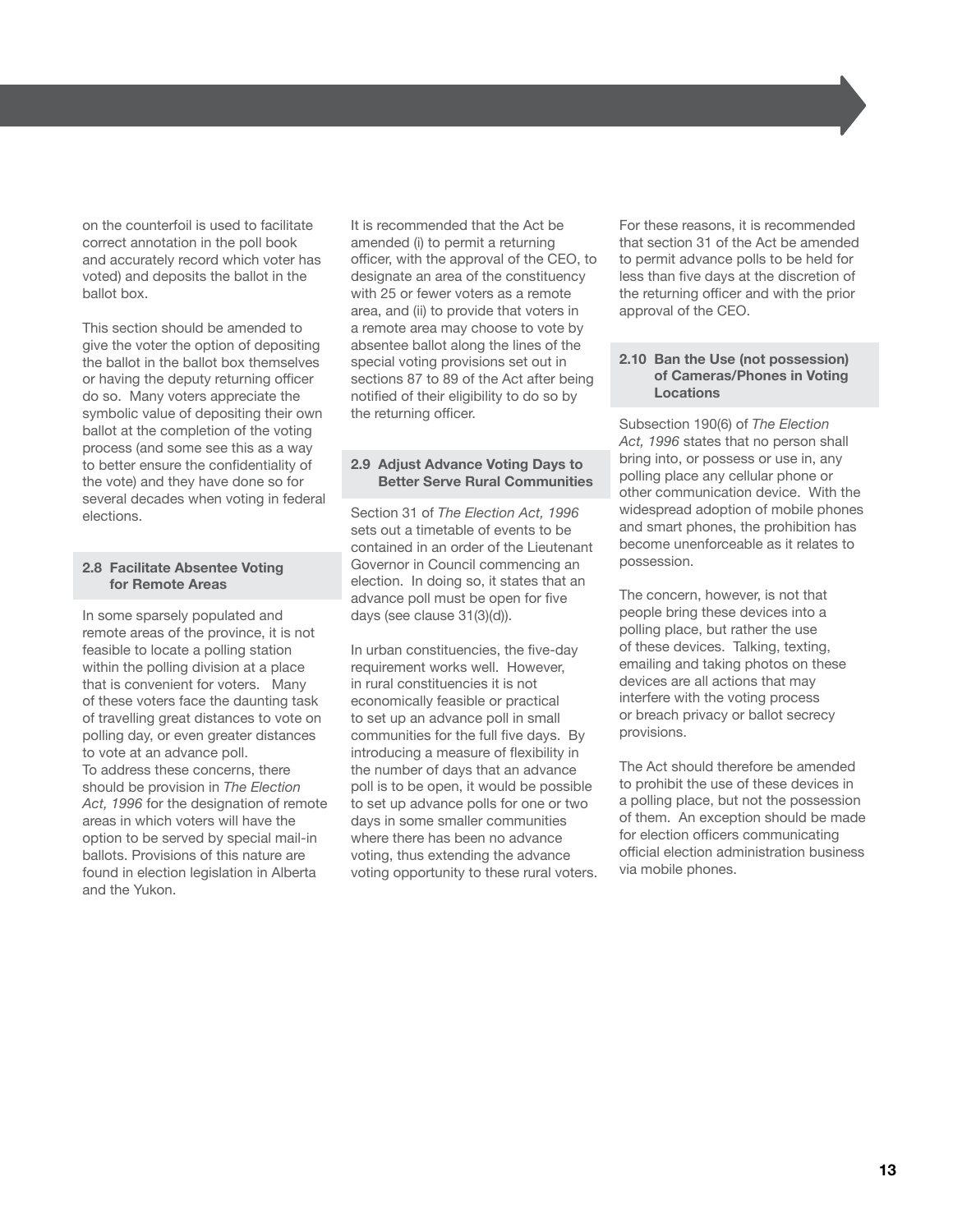

#### **2.11 Increase Flexibility in Hiring Election Officers**

a path

Under sections 10 to 13 and 20 of *The Election Act, 1996*, the election officials for an election include an election clerk for the constituency, enumerators for each polling division, deputy returning officers for each polling place, and poll clerks for each polling place. In all of these cases, the appointee must be a voter who resides in the constituency.

The above residency requirement is problematic. It has become increasingly difficult to find individuals who are interested, available and qualified to work as enumerators and poll officials. In some constituencies, despite the best recruitment efforts of returning officers and their staff, there have been extreme shortages of people available to fill these important roles, while neighboring constituencies sometimes having a surplus of individuals wanting to work as enumerators or poll officials. There have even been cases in which the CEO has been forced to take the extreme measure of drawing on the emergency power (section 7) of the Act in order to permit the use of poll officials from outside a constituency.

The problem can be particularly acute in constituencies with large numbers of polls in hospitals and personal care facilities. In that environment, there is a requirement for election officials who are suitable and qualified to deal with the unique needs of the sick and elderly. A similar situation occurs in remand facilities. They often have

guilds, volunteers or staff available to work as poll officials, yet these potential workers (being the most qualified for the task) often do not reside within the constituency in which the facility is located.

Several Canadian jurisdictions permit the appointment of qualified election workers from other constituencies and, in light of the above, it would be advisable for Saskatchewan to do the same.

To facilitate the recruitment of a sufficient number of the best and most willing election workers, it is recommended the returning officer, election clerk or deputy returning officer be given authority, with prior approval of the CEO, to appoint enumerators and poll officials who need not be residents of the constituency, but who otherwise satisfy the criteria for appointment as set out in the existing legislation.

#### **2.12 Provide the Ability for 16 and 17 Year Olds to Work as Poll Clerks**

Currently, all election officers are required to be eligible voters, which means they must be at least 18 years of age. Subsection 3(1) of *The Election Act, 1996* provides that a person who is not eligible to vote pursuant to the Act is not eligible to be appointed as an election officer. Voting age, as prescribed by section 16 of the Act, is 18 years of age.

It is becoming increasingly more difficult to find sufficient numbers of elections workers in all areas of the province and the pool of available workers is aging (with over 50 percent of election workers now over 60 years of age). Elections Saskatchewan believes that a reduction in the minimum age of poll clerks to 16 years of age will help with recruitment of polling day staff and may help rejuvenate the election workforce.

The involvement of younger poll workers may also help in getting more youth to take an active interest in democratic affairs and electoral democracy at a time when we are seeing a significant decline in voting among youth. It is estimated that only 25 percent of youth between the ages of 18 and 24 participate in elections.

There are many things election administrators, politicians and educators can do to better engage youth in the democratic process. One strategy is to get young people involved with elections at an earlier age in the hope that they will gain a better understanding of democracy, develop an interest in the importance of voting and become life-long voters. This can be done through the education curriculum and by involving young people more actively in the election process.

For example, the minimum age of candidate representatives was reduced from 18 to 14 in 2005 in an effort to involve younger people in the political process at election time.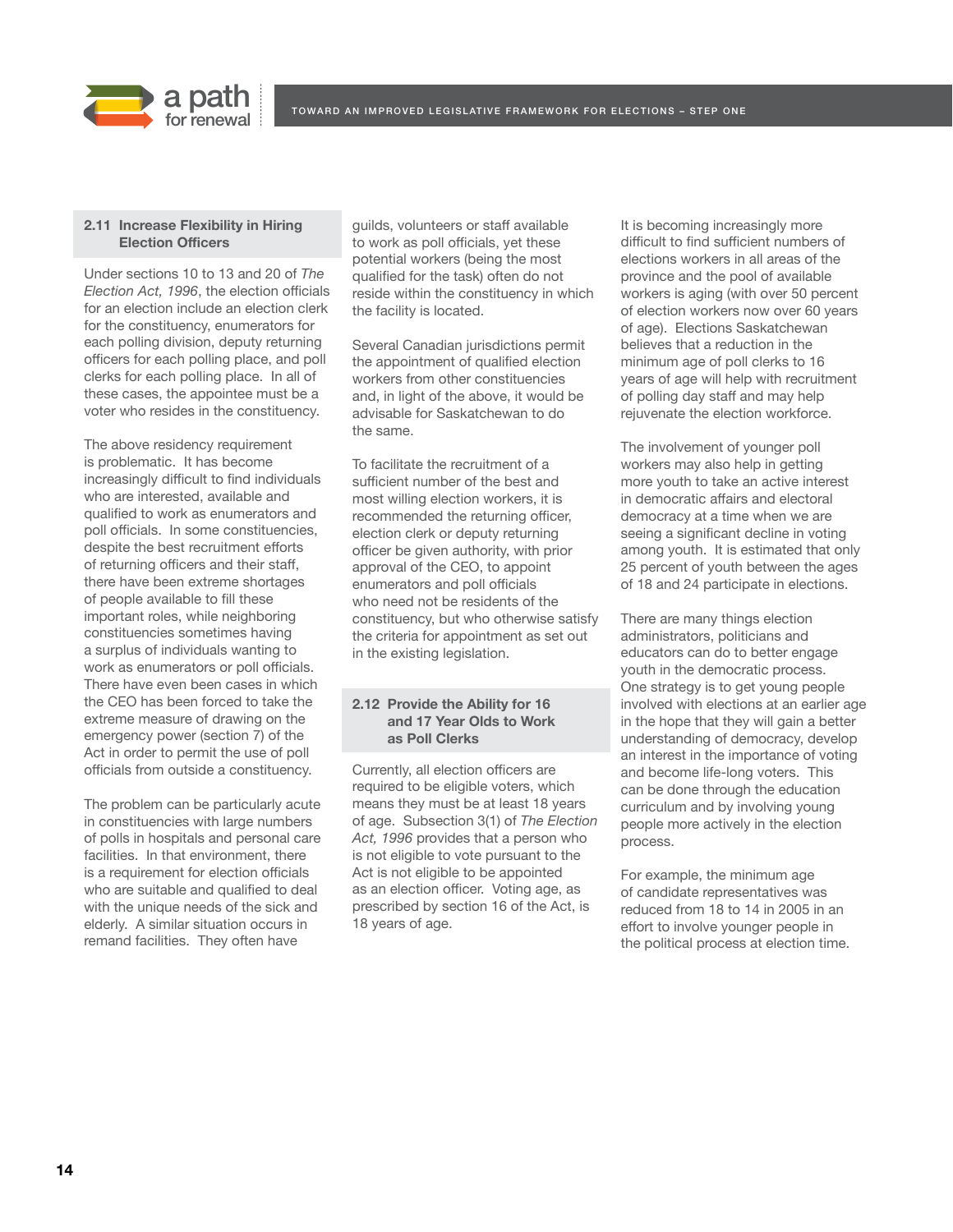This has worked quite well and there have been no concerns reported by returning officers or political parties with respect to the younger candidate representatives.

Another strategy employed by election administrators across the country is employing younger people on polling day. Four other jurisdictions permit 16 and 17 years olds to work in certain positions at election time. If similar changes were permitted in Saskatchewan, these young people would be employed as poll clerks – the most junior position – and paired with more experienced deputy returning officers on polling day.

With these considerations in mind, it is recommended that the minimum age for poll clerks be reduced to 16 years of age.

#### **2.13 Remove the Chief Electoral Officer's Duty to Transport Candidate Scrutineers**

Subsection 92(4) of *The Election Act, 1996* should be repealed. It requires the CEO to supply "means to transport the poll officials and any candidate's representatives" to all mobile polls. In practice, all poll officials find their own way to the places where mobile polls are held. Further, it is not logistically practical or administratively appropriate for the CEO to be arranging rides for candidate's representatives to mobile polls.

#### **2.14 Establish Term Limits for Returning Officers**

Returning Officers are appointed by the CEO under section 9 of *The Election Act, 1996*. Currently, there is no limit in the Act on the term of a returning officer's appointment (although there is confirmation in the Act that the CEO may cancel the appointment of a returning officer who dies, is absent or is unwilling or unable to perform his or her responsibilities).

Many other Canadian jurisdictions have limits in their legislation on the term of the appointment of returning officers, ranging from four to 12 months following a general election. This promotes revitalization of the critical field management workforce. Upon expiration of fixed-term appointments, an open, merit-based recruitment process can be initiated to replace returning officers with less than satisfactory performance. Similarly, satisfactory performance can be recognized with a direct reappointment. All of this occurs in the exercise of the discretionary appointment power under the legislation.

With these considerations in mind. section 9 of the Act should be amended to provide that the term of a returning officer's appointment ends six months after the return to the writ following a general election, unless the returning officer has been reappointed by the CEO.

#### **2.15 Appoint Election Clerks on the Same Basis as Returning Officers**

Currently, under subsection 12(1) of *The Election Act, 1996*, each returning officer appoints an election clerk for the constituency. According to subsections 12(8), the election clerk is required to assist the returning officer in performing the returning officer's responsibilities; and according to subsection 12(9), the election clerk is required to assume performance of the returning officer's responsibilities and may exercise the powers of the returning officer where the office of the returning officer becomes vacant, or in cases of death, absence or inability or unwillingness to perform on the part of the returning officer, unless and until the CEO appoints another returning officer.

Because the election clerk may be required to assume the returning officer role, they should be selected through the same competitive, merit-based recruitment process as the returning officer and possess similar abilities and qualifications. The election clerk appointment should therefore be made by the CEO, not the returning officer, and section 12 of the Act should be amended accordingly.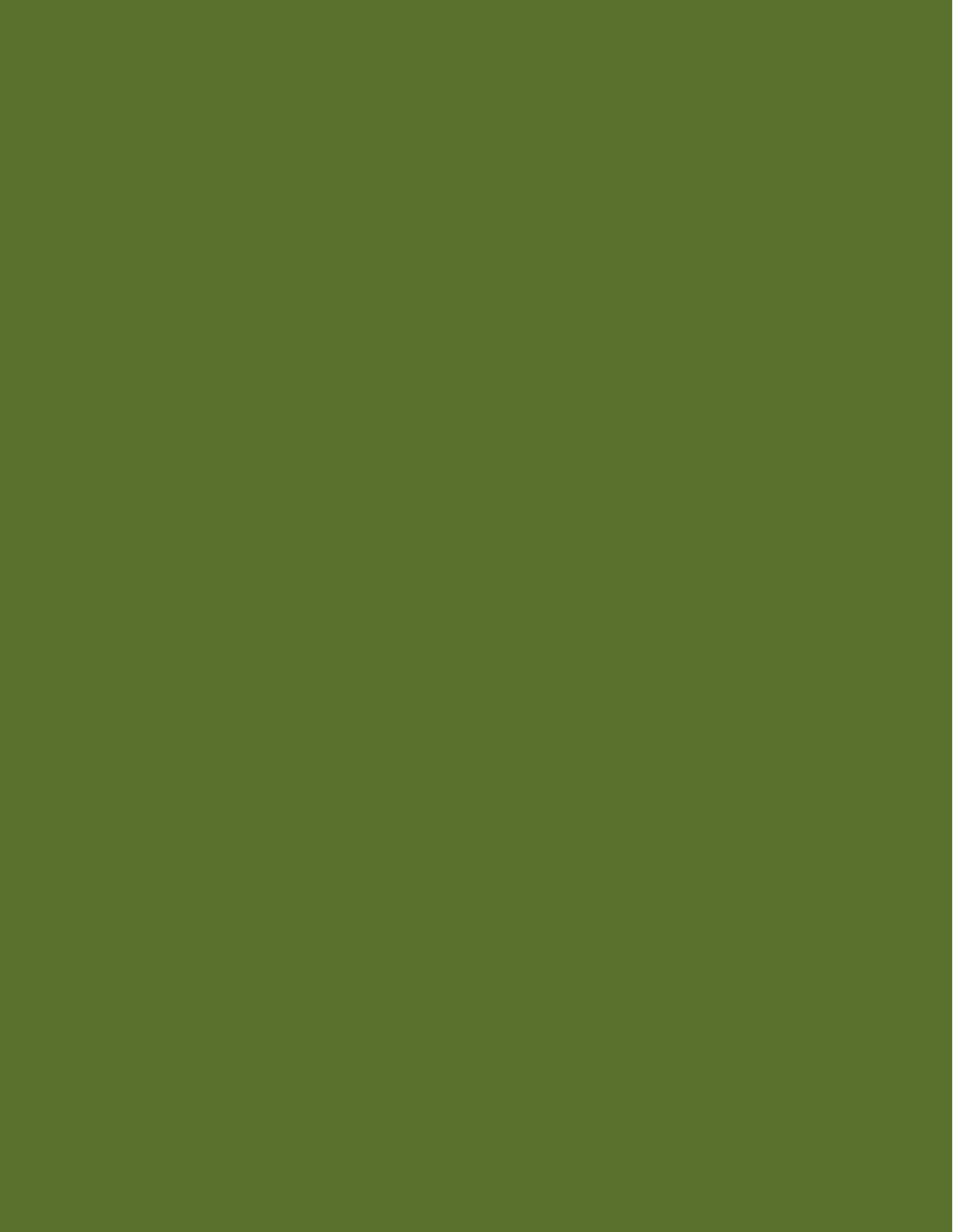

### 3.0 Conclusion

With the exception of recommendation #3 – Introduce a Permanent Register of Voters – the legal amendments recommended in this assessment document are non-controversial, brief and will present minimal complexity in terms of legal drafting effort.

Introducing a permanent voter registry represents a greater challenge in terms of the requirements of a legal amendment, as the provisions of voter registration extend through many sections of *The Election Act, 1996*.

In all cases, the CEO and other experts in election administration will be available to legislative counsel in order to develop precise and consistent

statutory provisions regarding each of the 15 legal change provisions recommended in this report.

In order to permit a professional and economic introduction of these recommended legislative changes, it would be beneficial if the electoral amendment legislation could be developed and introduced as a Bill, debated in the House, and passed into law before the summer of 2014.

Delays in addressing these recommended legislative changes will cause an inevitable increase in the costs of implementation. Disregarding these recommendations will result in sub-standard service levels for

provincial voters; increased compliance challenges for election officials; inefficient expenditures of public funds; numerous administrative problems being repeated; and large volumes of complaints being made by the public at the time of the next election.

The 28th provincial general election is scheduled for November 2, 2015. All electoral stakeholders – voters, candidates, political parties or election administrators – deserve to know what the electoral rules will be as far in advance as possible.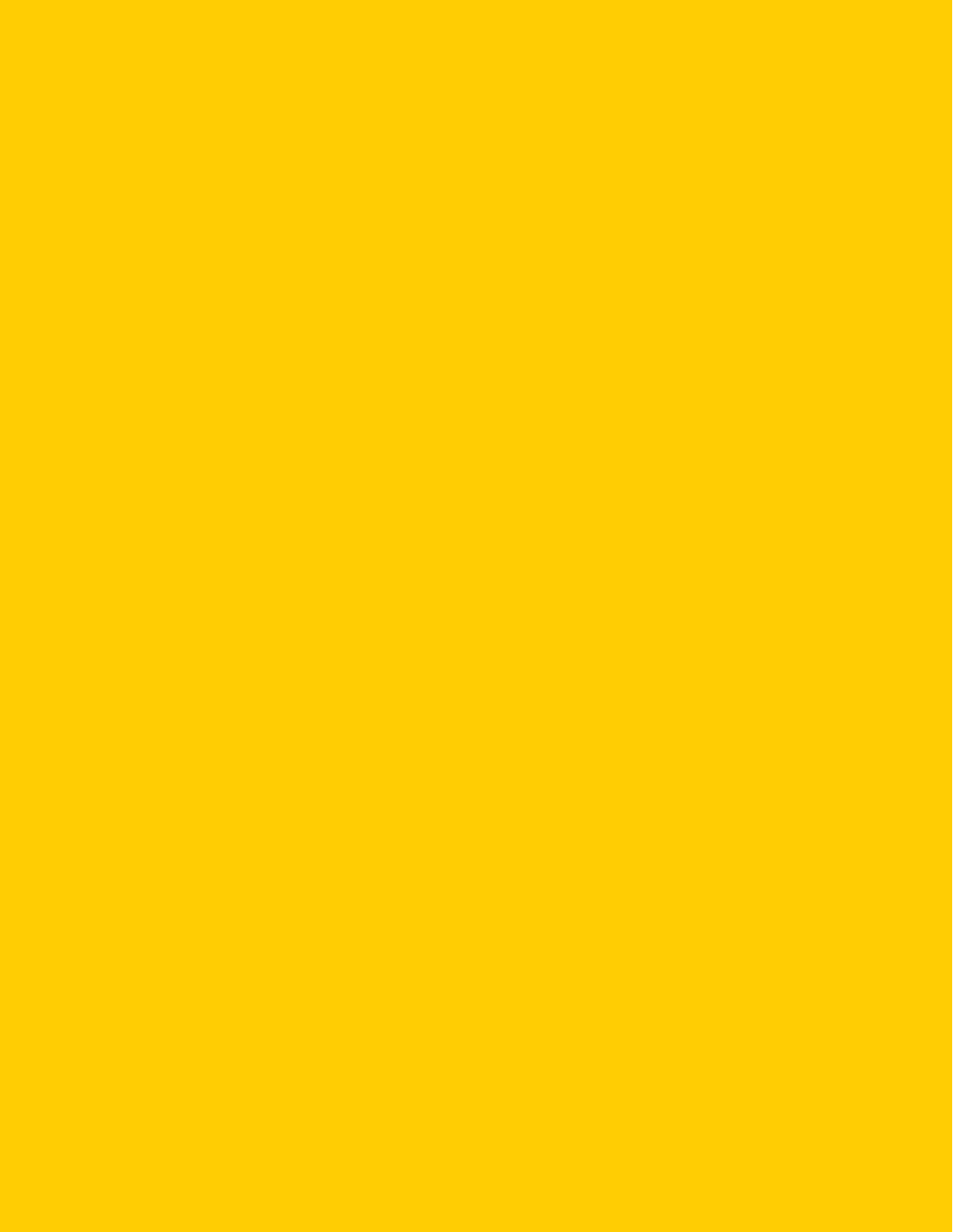

# Appendix

Replace sections 4.5 and 4.6 of *The Election Act, 1996* (relating to staff and the application of public service legislation) with the following:

#### **Application of Certain Acts to Chief Electoral Officer**

- **4.5** (1) The Chief Electoral Officer is not a member of the public service of Saskatchewan.
	- (2) *The Public Service Act, 1998* does not apply to the Chief Electoral Officer.
	- (3) *The Public Service Superannuation Act, The Superannuation (Supplementary Provisions) Act* and *The Public Employees Pension Plan Act* apply to the Chief Electoral Officer, and all credits in any superannuation plan or fund established pursuant to those Acts for the Chief Electoral Officer and accumulated under those Acts, before the coming into force of this section, are preserved and continued in accordance with those Acts.
	- (4) The employee benefits applicable to the public servants of Saskatchewan apply or continue to apply, as the case may be, to the Chief Electoral Officer.

#### **Employees Generally**

- **4.6** (1) The Chief Electoral Officer may employ any persons required for proper administration of this Act or that the Chief Electoral Officer considers necessary to assist the Chief Electoral Officer in carrying out his or her duties and fulfilling his or her responsibilities under this Act.
	- (2) Persons employed by the Chief Electoral Officer are not members of the public service of Saskatchewan.
	- (3) *The Public Service Act*, *1998* does not apply to persons employed by the Chief Electoral Officer.
	- (4) Except as provided in section 4.7:
		- (a) *The Public Service Superannuation Act, The Superannuation (Supplementary Provisions) Act* and *The Public Employees Pension Plan Act* do not apply to persons employed by the Chief Electoral Officer;
		- (b) the employee benefits applicable to the public servants of Saskatchewan do not apply to persons employed by the Chief Electoral Officer.

#### **Staff of the Office**

- **4.7** (1) In this section, "staff of the office" means employees of the Chief Electoral officer who are employed in the Chief Electoral Officer's office and does not include election officers and election officials.
	- (2) *The Public Service Superannuation Act, The Superannuation (Supplementary Provisions) Act* and *The Public Employees Pension Plan Act* apply to the staff of the office, and all credits in any superannuation plan or fund established pursuant to those Acts for the staff of the office and accumulated under those Acts, before the coming into force of this section, are preserved and continued in accordance with those Acts.
	- (3) The employee benefits applicable to the public servants of Saskatchewan apply or continue to apply, as the case may be, to the staff of the office.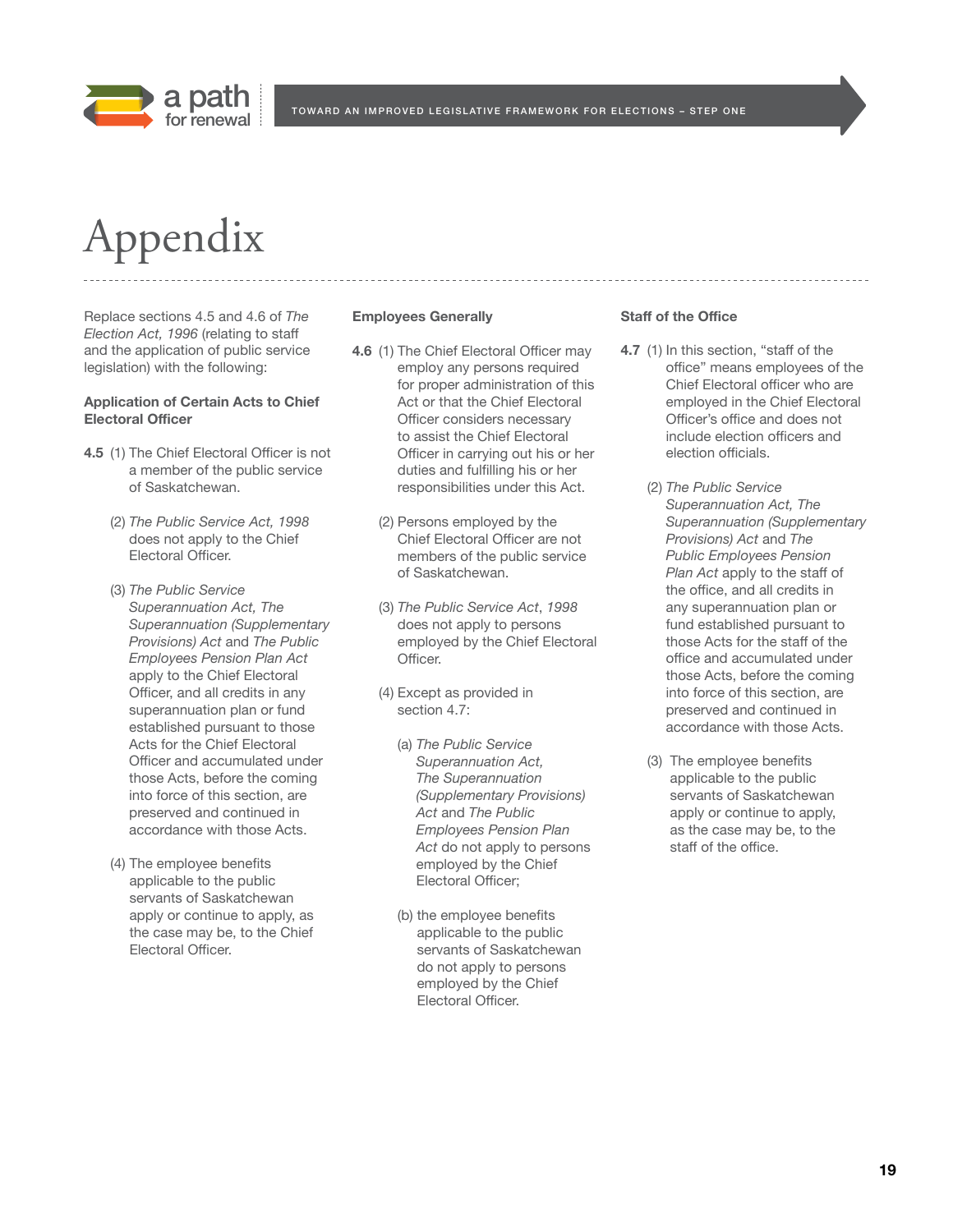

TOWARD AN IMPROVED LEGISLATIVE FRAMEWORK FOR ELECTIONS - STEP ONE

# Acknowledgements

The Chief Electoral Officer would like to thank the staff of Elections Saskatchewan and other electoral stakeholders across the province for sharing their experiences in relation to the implementation of Saskatchewan's 27th general election, held in 2011, and helping to identify critical changes needed for the 28th general election. He is grateful, also, to Larry LeBlanc and Harry Neufeld for their assistance in framing the proposed changes outlined in this Assessment.